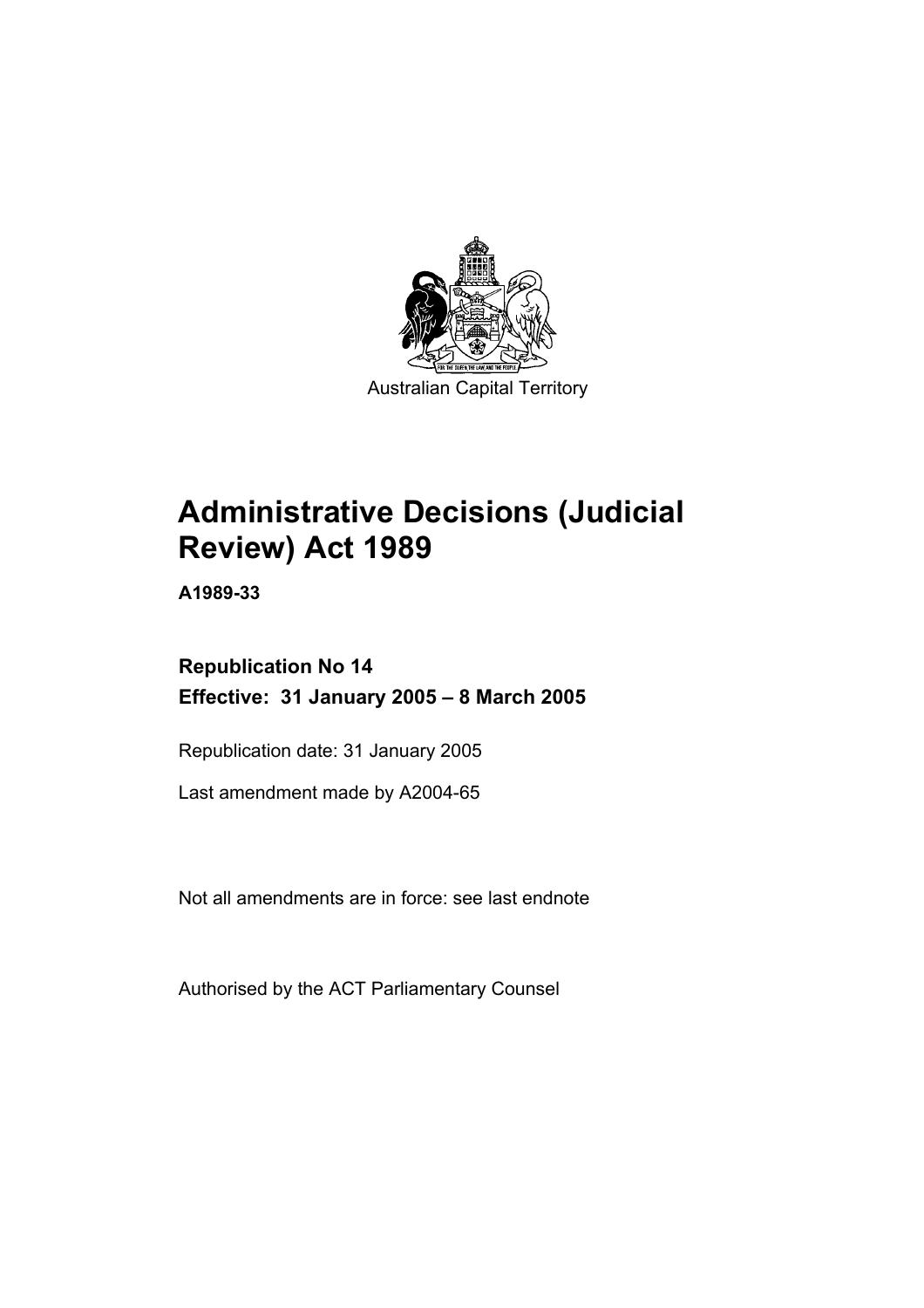## **About this republication**

#### **The republished law**

This is a republication of the *Administrative Decisions (Judicial Review) Act 1989* (including any amendment made under the *Legislation Act 2001*, part 11.3 (Editorial changes)) as in force on 31 January 2005*.* It also includes any amendment, repeal or expiry affecting the republished law to 31 January 2005.

The legislation history and amendment history of the republished law are set out in endnotes 3 and 4.

#### **Kinds of republications**

The Parliamentary Counsel's Office prepares 2 kinds of republications of ACT laws (see the ACT legislation register at www.legislation.act.gov.au):

- authorised republications to which the *Legislation Act 2001* applies
- unauthorised republications.

The status of this republication appears on the bottom of each page.

#### **Editorial changes**

The *Legislation Act 2001*, part 11.3 authorises the Parliamentary Counsel to make editorial amendments and other changes of a formal nature when preparing a law for republication. Editorial changes do not change the effect of the law, but have effect as if they had been made by an Act commencing on the republication date (see *Legislation Act 2001*, s 115 and s 117). The changes are made if the Parliamentary Counsel considers they are desirable to bring the law into line, or more closely into line, with current legislative drafting practice.

This republication includes amendments made under part 11.3 (see endnote 1).

#### **Uncommenced provisions and amendments**

If a provision of the republished law has not commenced or is affected by an uncommenced amendment, the symbol  $\mathbf{U}$  appears immediately before the provision heading. The text of the uncommenced provision or amendment appears only in the last endnote.

#### **Modifications**

If a provision of the republished law is affected by a current modification, the symbol  $\mathbf{M}$ appears immediately before the provision heading. The text of the modifying provision appears in the endnotes. For the legal status of modifications, see *Legislation Act 2001*, section 95.

#### **Penalties**

The value of a penalty unit for an offence against this republished law at the republication date is—

- (a) if the person charged is an individual—\$100; or
- (b) if the person charged is a corporation—\$500.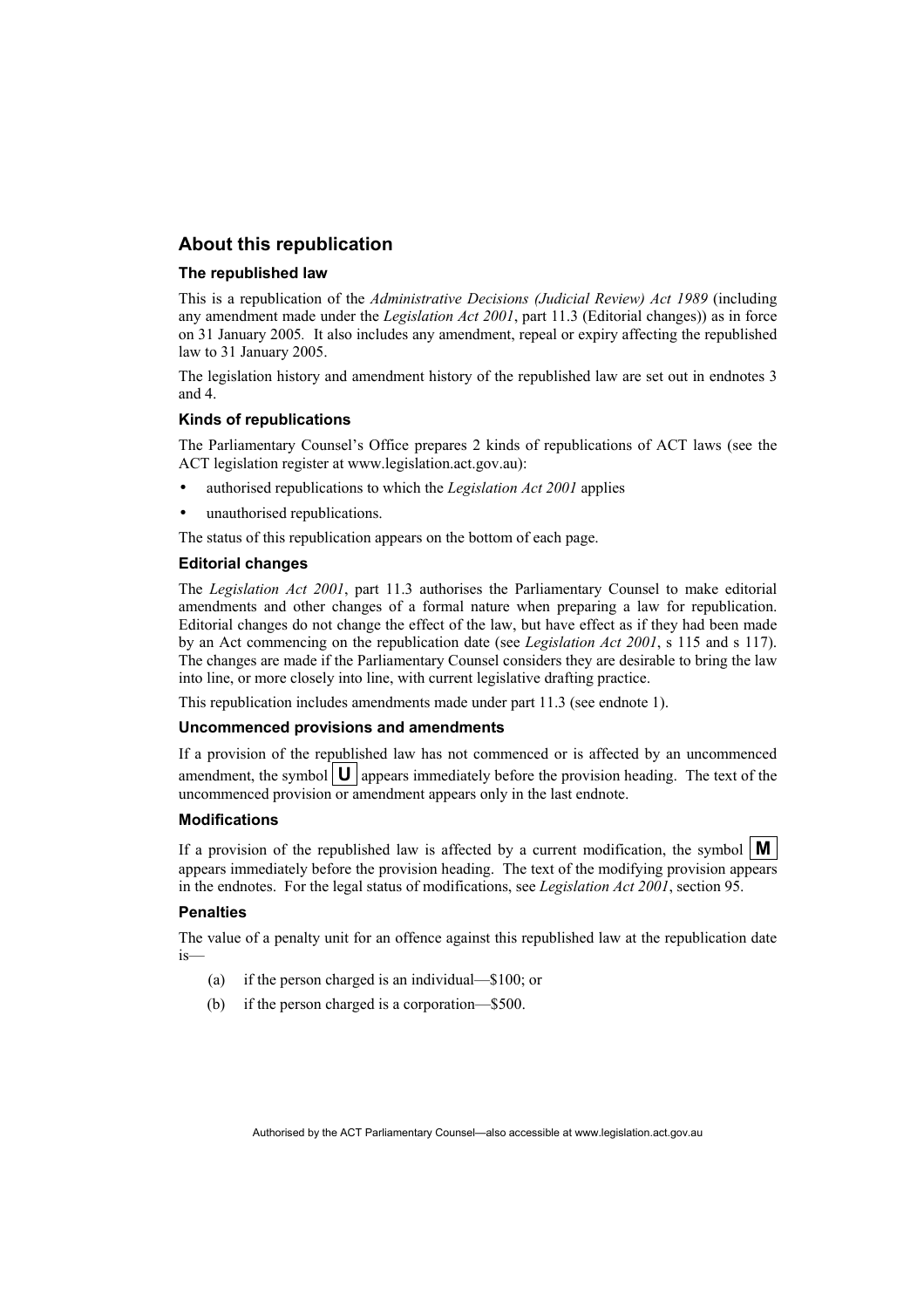

## **Administrative Decisions (Judicial Review) Act 1989**

## **Contents**

|                   |                                                                   | Page       |
|-------------------|-------------------------------------------------------------------|------------|
| 1                 | Name of Act                                                       | 2          |
| 3                 | Interpretation                                                    | 2          |
| 4                 | Act to operate notwithstanding anything in existing laws          | 4          |
| 5                 | Applications for review of decisions                              | 5          |
| 6                 | Applications for review of conduct related to making of decisions |            |
| 7                 | Applications in respect of failures to make decisions             | 9          |
| 8                 | Jurisdiction of Supreme Court                                     | 10         |
| 9                 | Effect of Act on other rights                                     | 10         |
| 10                | Manner of making applications                                     | 11         |
| 11                | Amendment of documents                                            | 13         |
| $12 \overline{ }$ | Application to be made a party to a proceeding                    | 13         |
| 13                | Reasons for decision may be obtained                              | 14         |
| 14                | Certain information not required to be disclosed                  | 17         |
|                   |                                                                   |            |
| R <sub>14</sub>   | Administrative Decisions (Judicial Review) Act 1989               | contents 1 |
| 31/01/05          | Effective: 31/01/05-08/03/05                                      |            |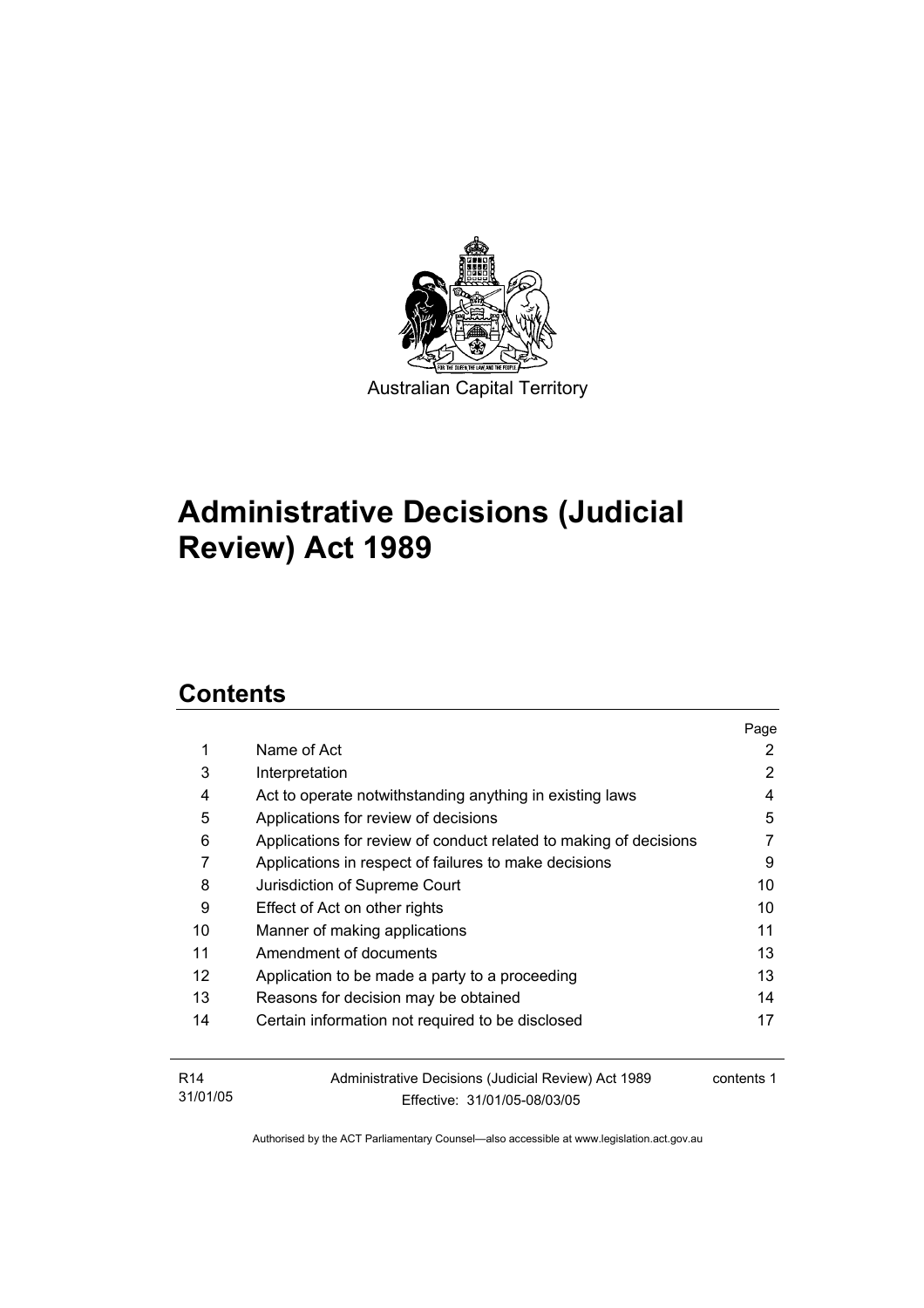| Contents          |                                                                               |      |
|-------------------|-------------------------------------------------------------------------------|------|
|                   |                                                                               | Page |
| 15                | Certification concerning the disclosure of information                        | 18   |
| 16                | Stay of proceedings                                                           | 20   |
| 17                | Powers of the Supreme Court in respect of applications for order of<br>review | 20   |
| 18                | Change in person holding, or performing the duties of, an office              | 21   |
| 19                | Intervention by Minister or Commonwealth                                      |      |
|                   | Attorney-General                                                              | 22   |
| 20                | Act not to apply to certain decisions                                         | 22   |
| 21                | Regulation-making power                                                       | 23   |
| 22                | Transitional-sch 1, clause 5                                                  | 23   |
|                   |                                                                               |      |
| <b>Schedule 1</b> | Decisions to which this Act does not apply                                    | 24   |
| <b>Schedule 2</b> | Decisions to which section 13 does not apply                                  | 26   |
| <b>Endnotes</b>   |                                                                               |      |
| 1                 | About the endnotes                                                            | 29   |
| 2                 | Abbreviation key                                                              | 29   |
| 3                 | Legislation history                                                           | 30   |
| 4                 | Amendment history                                                             | 33   |
| 5                 | Earlier republications                                                        | 35   |
| 6                 | Uncommenced amendments                                                        | 36   |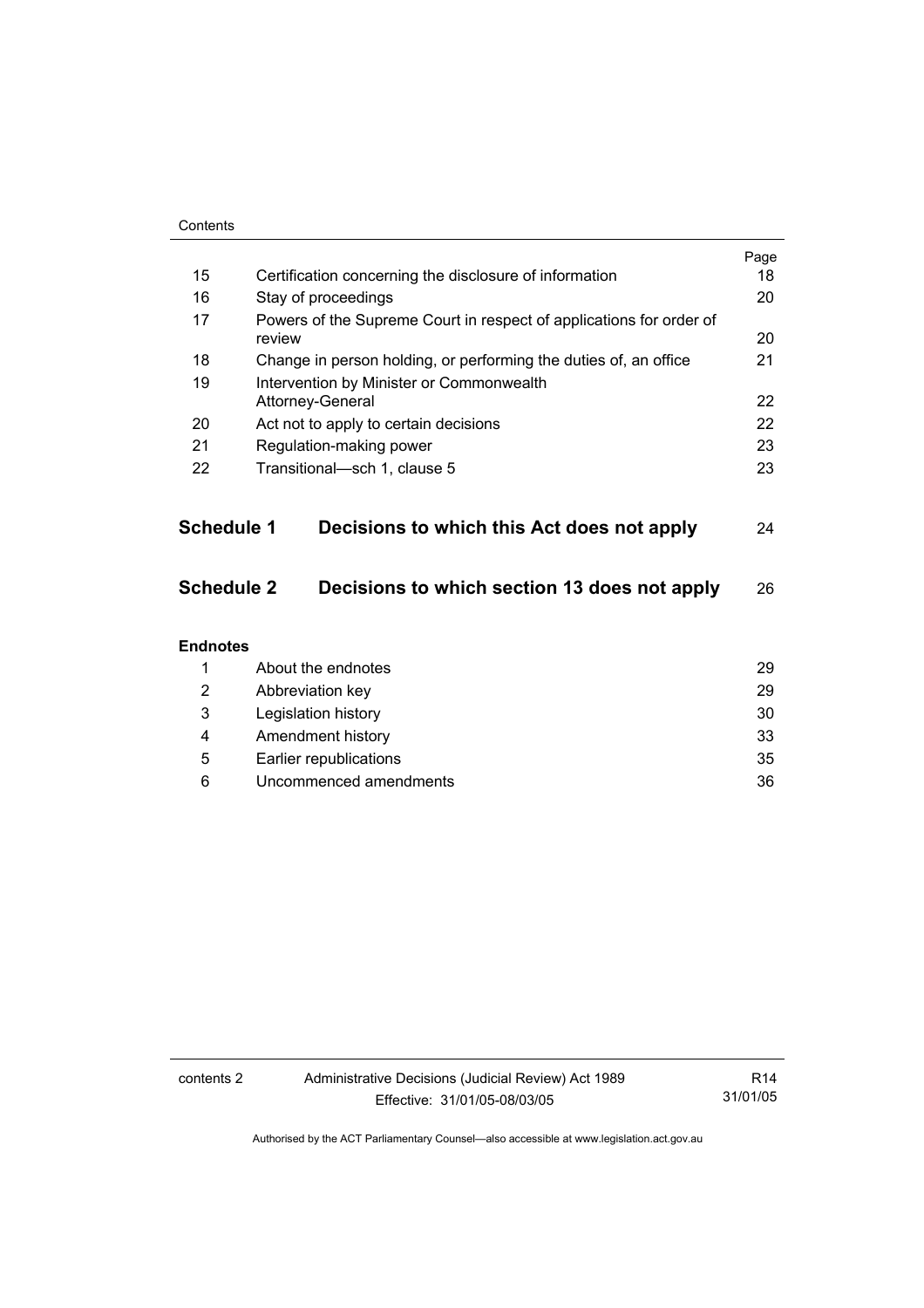

## **Administrative Decisions (Judicial Review) Act 1989**

An Act relating to the review on questions of law of certain administrative decisions

R14 31/01/05

I

Administrative Decisions (Judicial Review) Act 1989 Effective: 31/01/05-08/03/05

page 1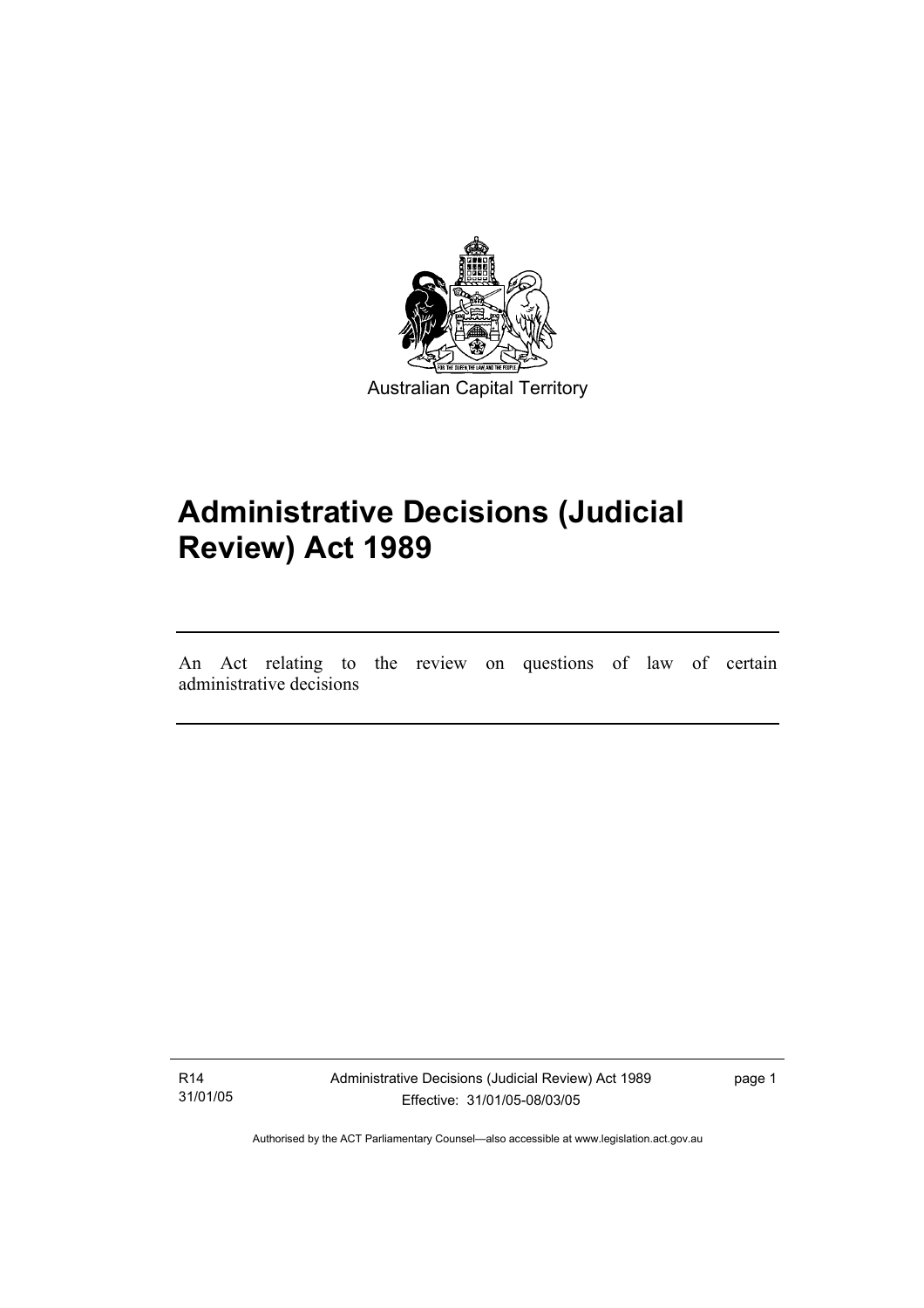## **1 Name of Act**

This Act is the *Administrative Decisions (Judicial Review) Act 1989*.

### **3 Interpretation**

(1) In this Act:

*decision to which this Act applies* means a decision of an administrative character made, proposed to be made or required to be made (whether in the exercise of a discretion or not) under an enactment, other than a decision specified in schedule 1.

*duty* includes a duty imposed on a person in his or her capacity as a public employee.

*enactment* means—

- (a) an Act, or a subordinate law (including part of an Act or of such a law); or
- (b) the *Australian Capital Territory (Planning and Land Management) Act 1988* (Cwlth), part 10, division 5; or
- (c) the *Canberra Water Supply (Googong Dam) Act 1974* (Cwlth).

*failure*, in relation to the making of a decision, includes a refusal to make the decision.

*judge* means a judge of the Supreme Court.

*order of review*, in relation to a decision, in relation to conduct engaged in for the purpose of making a decision or in relation to a failure to make a decision, means an order on an application made under section 5, section 6 or section 7 in respect of the decision, conduct or failure.

*Note 1* A definition applies except so far as the contrary intention appears (see *Legislation Act 2001*, s 155).

| page 2 | Administrative Decisions (Judicial Review) Act 1989 | R14      |
|--------|-----------------------------------------------------|----------|
|        | Effective: 31/01/05-08/03/05                        | 31/01/05 |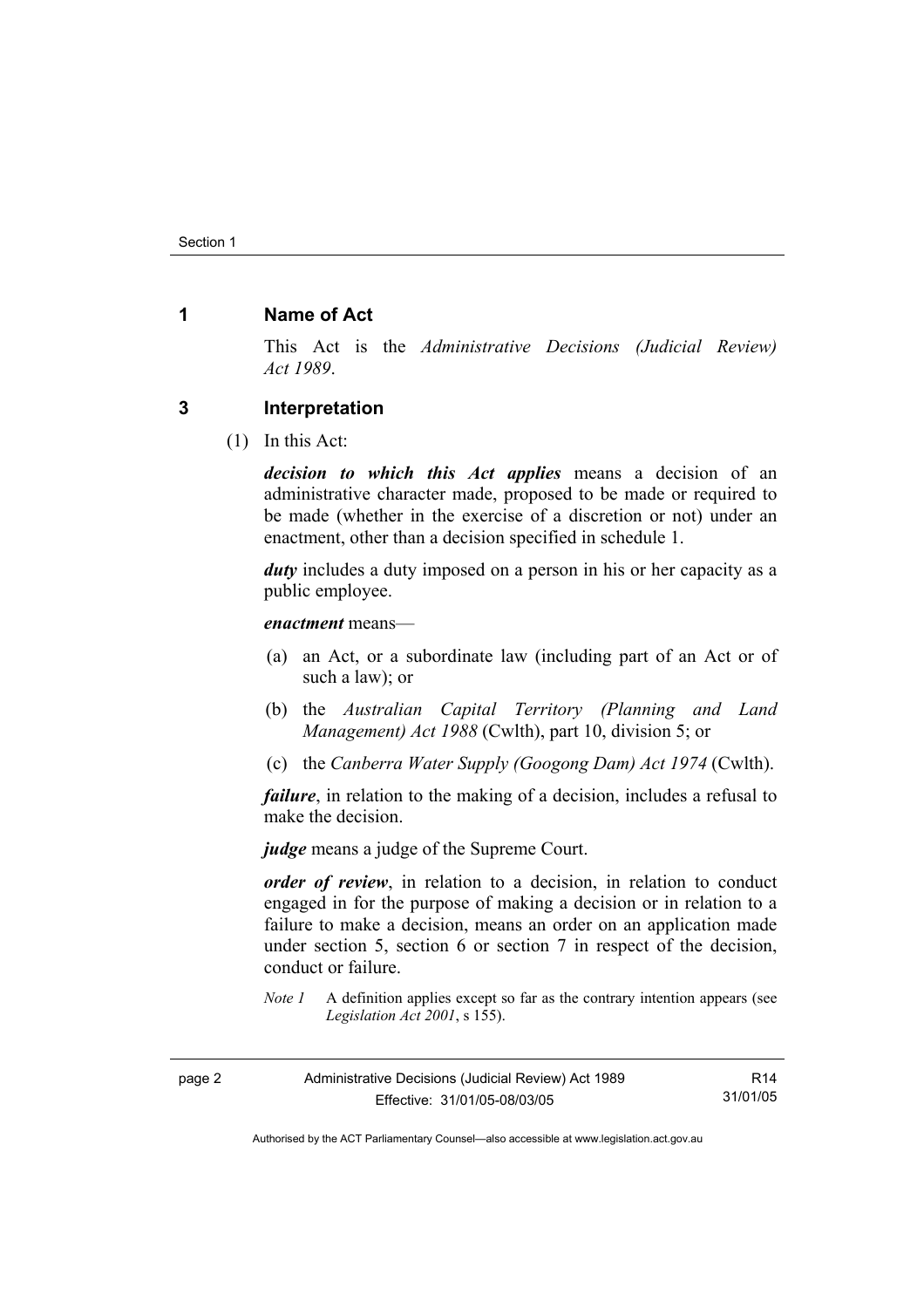- *Note 2* A reference to an Act includes a reference to the statutory instruments made or in force under the Act, including regulations (see *Legislation Act 2001*, s 104).
- (2) In this Act, a reference to the *making* of a decision includes a reference to—
	- (a) making, suspending, revoking or refusing to make an order, award or determination; or
	- (b) providing, suspending, revoking or refusing to provide a certificate, direction, approval, consent or permission; or
	- (c) issuing, suspending, revoking or refusing to issue a licence, authority or other instrument; or
	- (d) imposing a condition or restriction; or
	- (e) making a declaration, demand or requirement; or
	- (f) retaining, or refusing to deliver up, an article; or
	- (g) doing or refusing to do any other act or thing;

and a reference to a *failure to make* a decision shall be construed accordingly.

- (3) Where provision is made by an enactment for the making of a report or recommendation before a decision is made in the exercise of a power under that enactment or under another law, the making of such a report or recommendation shall be taken, for the purposes of this Act, to be the making of a decision.
- (4) In this Act—
	- (a) a reference to a person aggrieved by a decision includes a reference—
		- (i) to a person whose interests are adversely affected by the decision; and
		- (ii) in the case of a decision by way of the making of a report or recommendation—to a person whose interests would

| R <sub>14</sub> | Administrative Decisions (Judicial Review) Act 1989 | page 3 |
|-----------------|-----------------------------------------------------|--------|
| 31/01/05        | Effective: 31/01/05-08/03/05                        |        |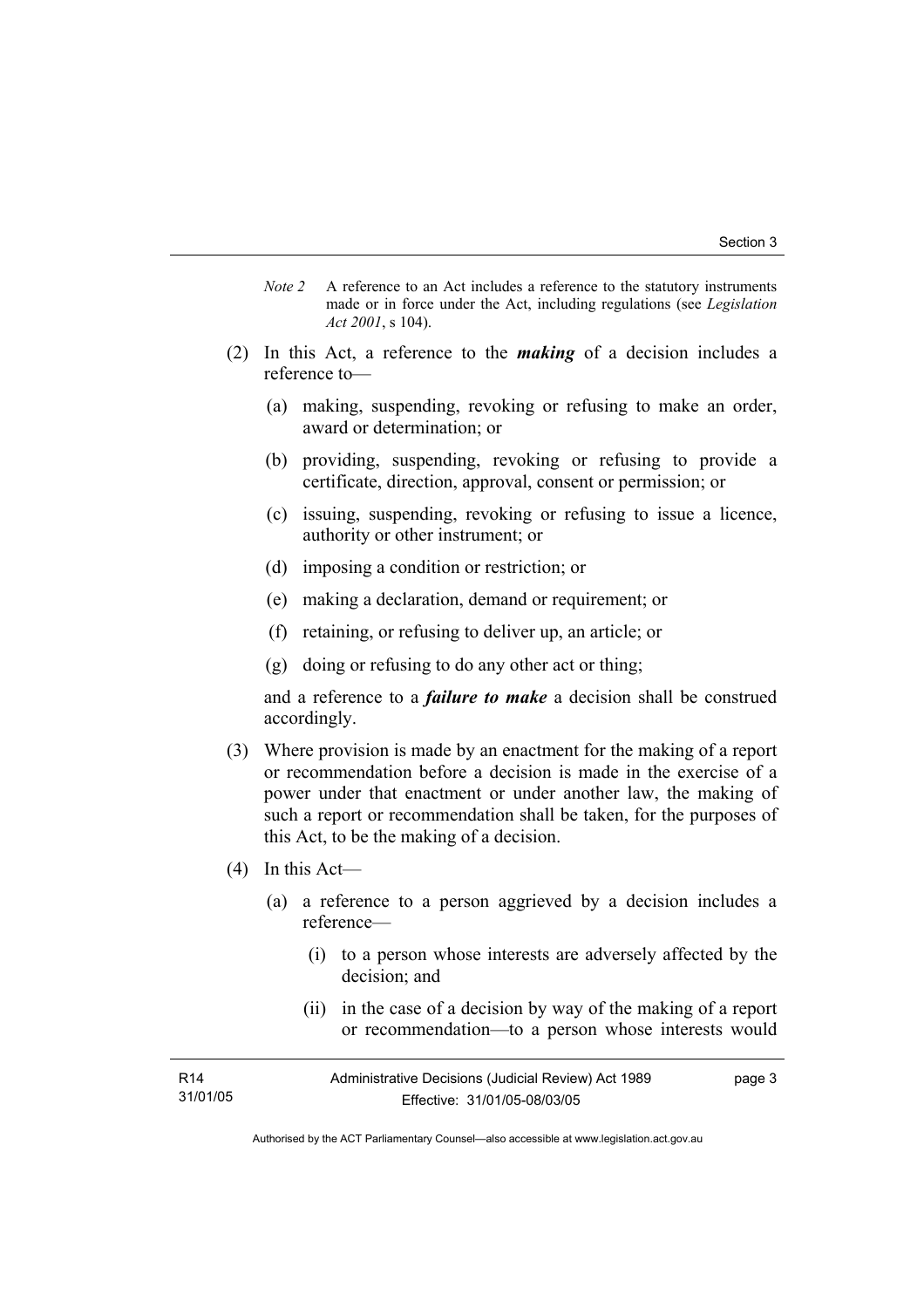be adversely affected if a decision were, or were not, made in accordance with the report or recommendation; and

- (b) a reference to a person aggrieved by conduct that has been, is being, or is proposed to be engaged in for the purpose of making a decision, or by a failure to make a decision, includes a reference to a person whose interests are, or would be, adversely affected by the conduct or failure; and
- (c) a reference to conduct engaged in for the purpose of making a decision includes a reference to the doing of any act or thing preparatory to the making of the decision, including the taking of evidence or the holding of an inquiry or investigation.
- (5) For the purposes of a schedule—
	- (a) a decision made, proposed to be made or required to be made by a person acting as the delegate of another person, or by a person otherwise lawfully authorised to act on behalf of another person, shall be taken to be a decision by that other person; and
	- (b) a decision made, proposed to be made or required to be made by a person for the time being acting in, or performing any of the duties of, an office or appointment shall be taken to be a decision by the holder of that office or appointment.
- (6) Where a person has nominated an address in Australia at which documents may be served on the person, a document or statement that is required by this Act to be given to the person may be sent to that address.

## **4 Act to operate notwithstanding anything in existing laws**

This Act has effect notwithstanding anything contained in any enactment in force at the commencement of this Act.

R14 31/01/05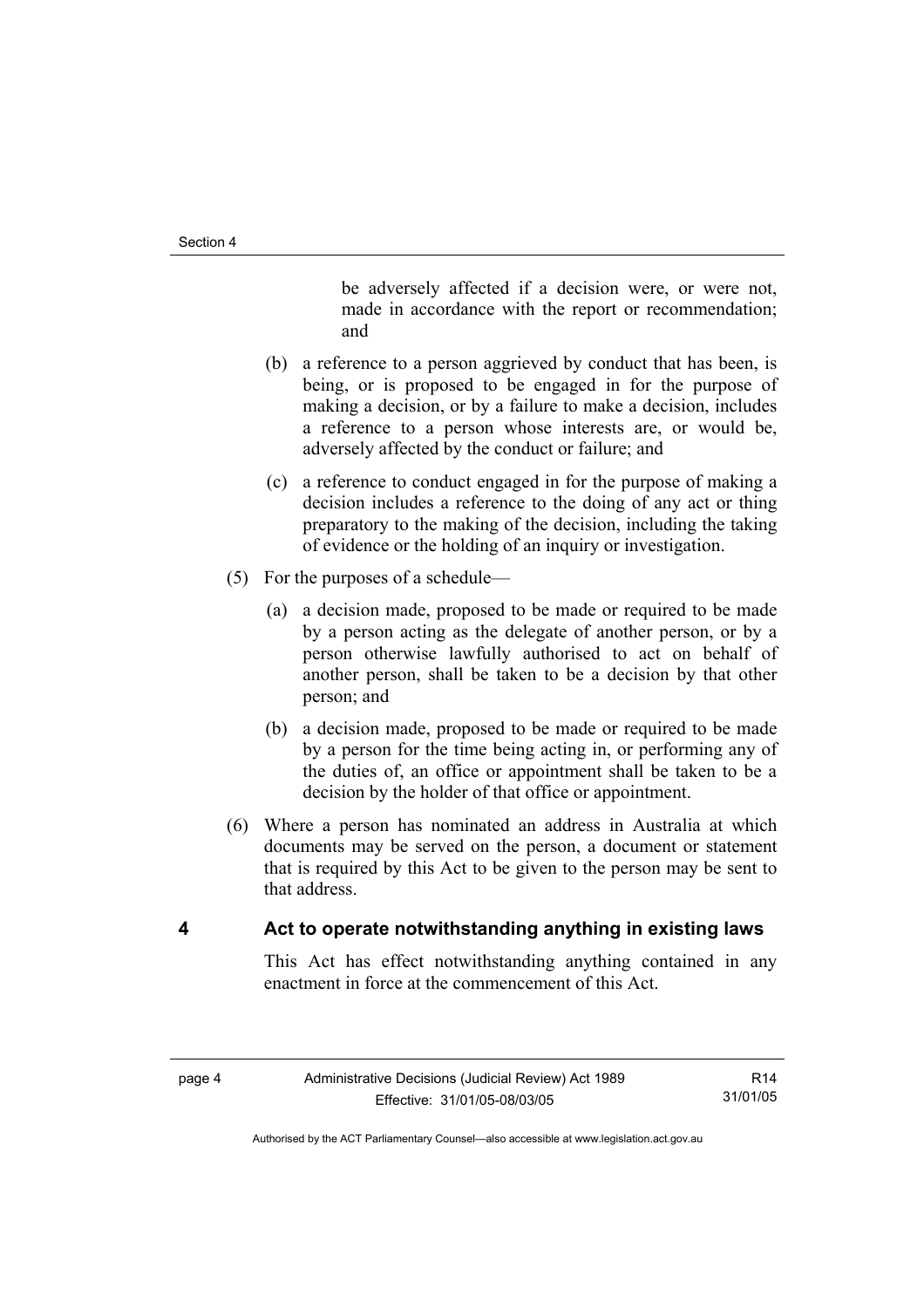## **5 Applications for review of decisions**

 (1) A person who is aggrieved by a decision to which this Act applies that is made after the commencement of this Act may apply to the Supreme Court for an order of review in respect of the decision on any 1 or more of the following grounds:

- (a) that a breach of the rules of natural justice occurred in connection with the making of the decision;
- (b) that procedures that were required by law to be observed in connection with the making of the decision were not observed;
- (c) that the person who purported to make the decision did not have jurisdiction to make the decision;
- (d) that the decision was not authorised by the enactment under which it was purported to be made;
- (e) that the making of the decision was an improper exercise of the power conferred by the enactment under which it was purported to be made;
- (f) that the decision involved an error of law, whether or not the error appears on the record of the decision;
- (g) that the decision was induced or affected by fraud;
- (h) that there was no evidence or other material to justify the making of the decision;
- (i) that the decision was otherwise contrary to law.
- (2) The reference in subsection (1) (e) to an *improper exercise* of a power includes a reference to—
	- (a) taking an irrelevant consideration into account in the exercise of a power; and
	- (b) failing to take a relevant consideration into account in the exercise of a power; and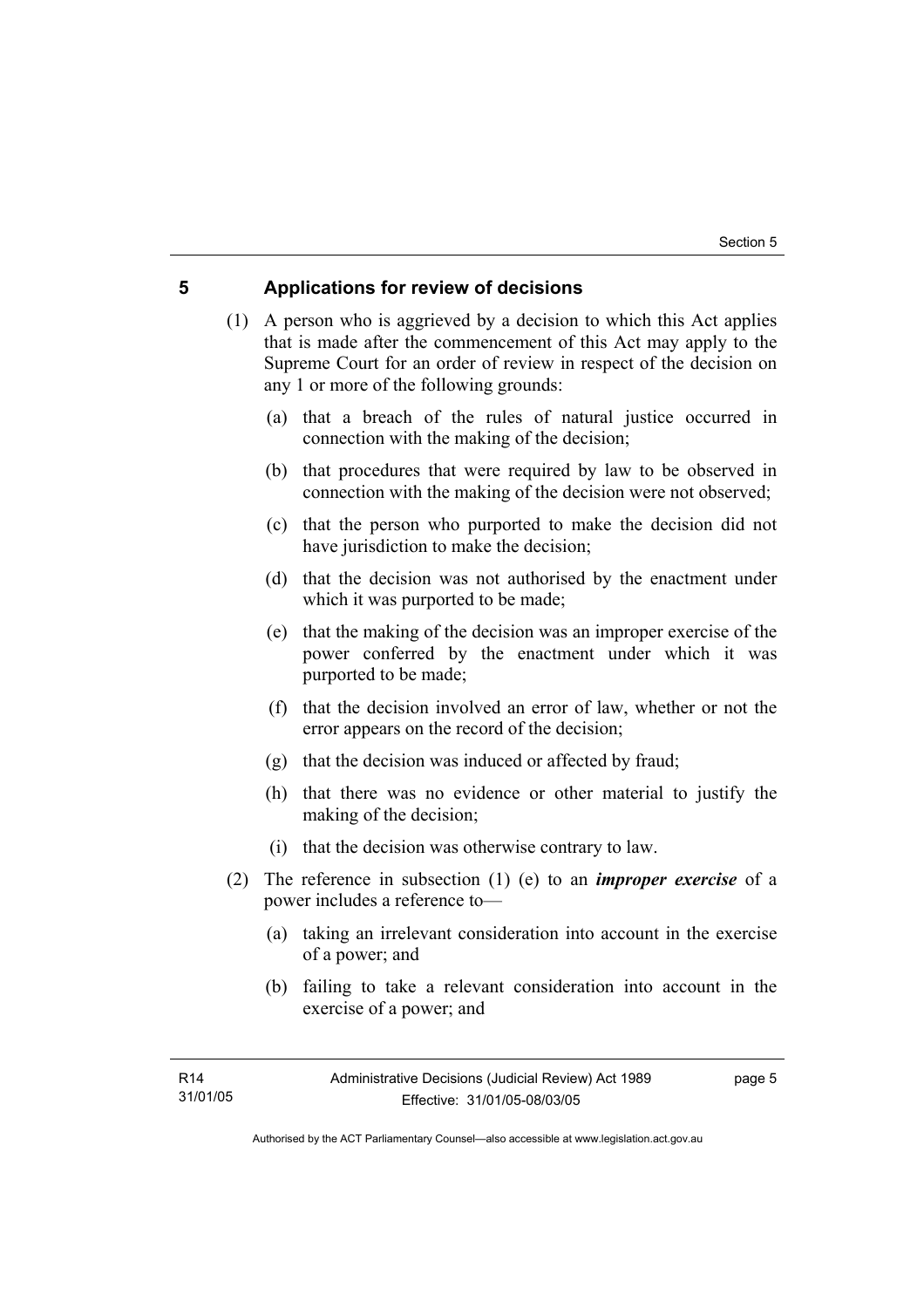- (c) an exercise of a power for a purpose other than a purpose for which the power is conferred; and
- (d) an exercise of a discretionary power in bad faith; and
- (e) an exercise of a personal discretionary power at the direction or behest of another person; and
- (f) an exercise of a discretionary power in accordance with a rule or policy without regard to the merits of the particular case; and
- (g) an exercise of a power that is so unreasonable that no reasonable person could have so exercised the power; and
- (h) an exercise of a power in such a way that the result of the exercise of the power is uncertain; and
- (i) any other exercise of a power in a way that constitutes abuse of the power.
- (3) The ground specified in subsection (1) (h) shall not be taken to be made out unless—
	- (a) the person who made the decision was required by law to reach that decision only if a particular matter was established, and there was no evidence or other material (including facts of which he or she was entitled to take notice) from which he or she could reasonably be satisfied that the matter was established; or
	- (b) the person who made the decision based the decision on the existence of a particular fact, and that fact did not exist.

R14 31/01/05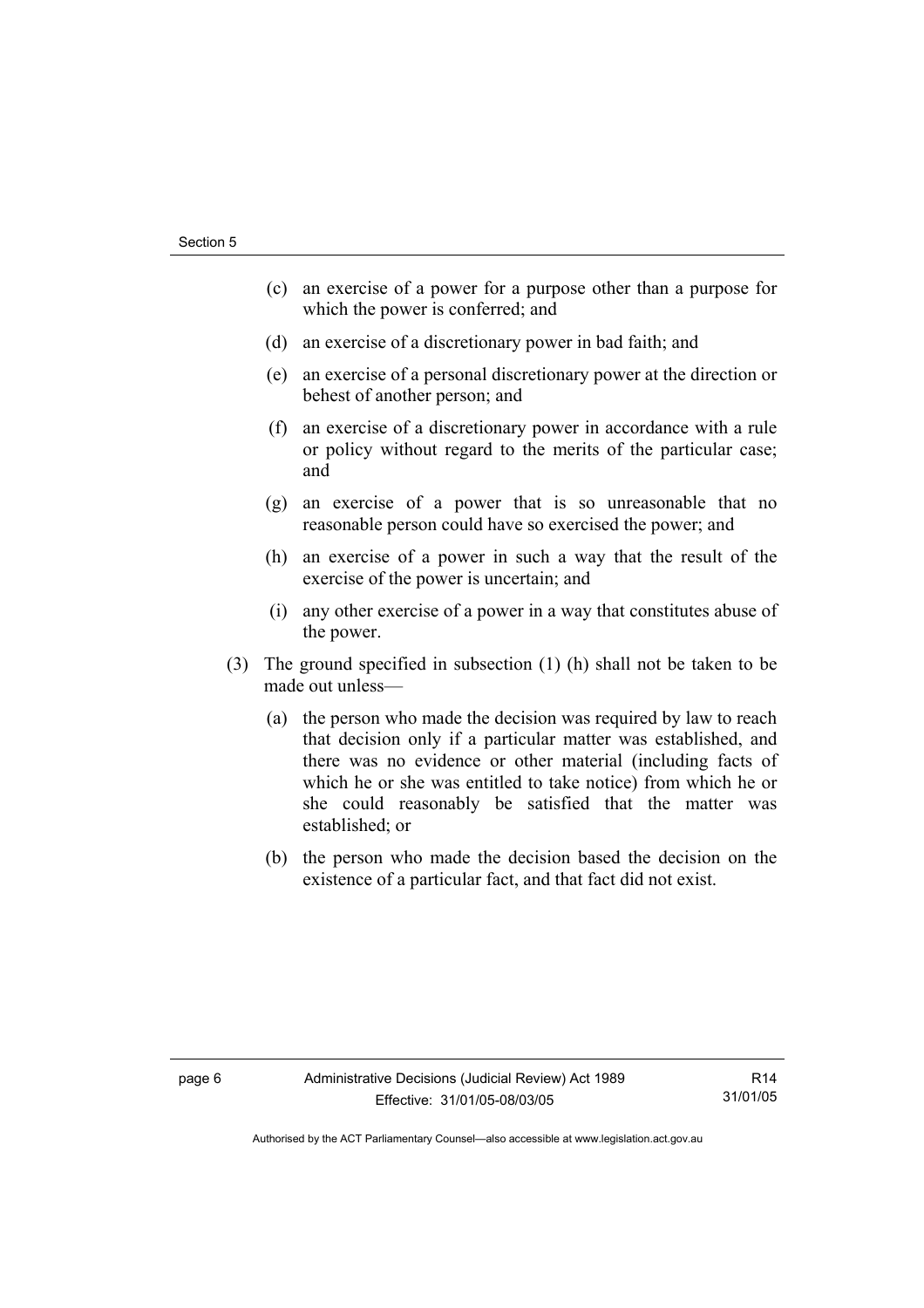## **6 Applications for review of conduct related to making of decisions**

- (1) Where a person has engaged, is engaging, or proposes to engage, in conduct for the purpose of making a decision to which this Act applies, a person who is aggrieved by the conduct may apply to the Supreme Court for an order of review in respect of the conduct on any 1 or more of the following grounds:
	- (a) that a breach of the rules of natural justice has occurred, is occurring, or is likely to occur, in connection with the conduct;
	- (b) that procedures that are required by law to be observed in respect of the conduct have not been, are not being, or are likely not to be, observed;
	- (c) that the person who has engaged, is engaging, or proposes to engage, in the conduct does not have jurisdiction to make the proposed decision;
	- (d) that the enactment under which the decision is proposed to be made does not authorise the making of the proposed decision;
	- (e) that the making of the proposed decision would be an improper exercise of the power conferred by the enactment under which the decision is proposed to be made;
	- (f) that an error of law had been, is being, or is likely to be, committed in the course of the conduct or is likely to be committed in the making of the proposed decision;
	- (g) that fraud has taken place, is taking place, or is likely to take place, in the course of the conduct;
	- (h) that there is no evidence or other material to justify the making of the proposed decision;
	- (i) that the making of the proposed decision would be otherwise contrary to law.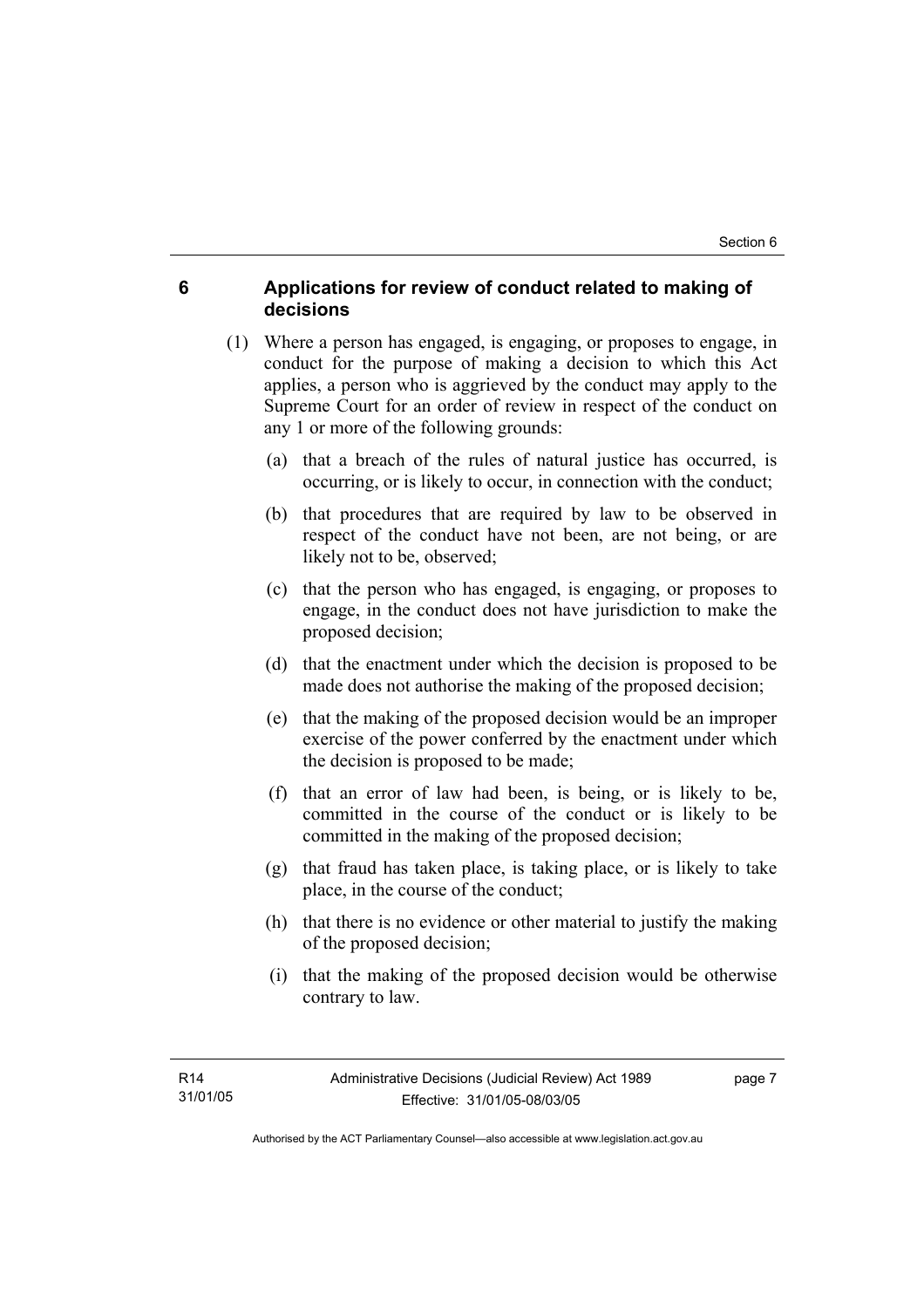- (2) The reference in subsection (1) (e) to an *improper exercise* of a power includes a reference to—
	- (a) taking an irrelevant consideration into account in the exercise of a power; and
	- (b) failing to take a relevant consideration into account in the exercise of a power; and
	- (c) an exercise of a power for a purpose other than a purpose for which the power is conferred; and
	- (d) an exercise of a discretionary power in bad faith; and
	- (e) an exercise of a personal discretionary power at the direction or behest of another person; and
	- (f) an exercise of a discretionary power in accordance with a rule or policy without regard to the merits of the particular case; and
	- (g) an exercise of a power that is so unreasonable that no reasonable person could have so exercised the power; and
	- (h) an exercise of a power in such a way that the result of the exercise of the power is uncertain; and
	- (i) any other exercise of a power in a way that constitutes abuse of the power.
- (3) The ground specified in subsection (1) (h) shall not be taken to be made out unless—
	- (a) the person who proposes to make the decision is required by law to reach that decision only if a particular matter is established, and there is no evidence or other material (including facts of which he or she was entitled to take notice) from which he or she can reasonably be satisfied that the matter is established; or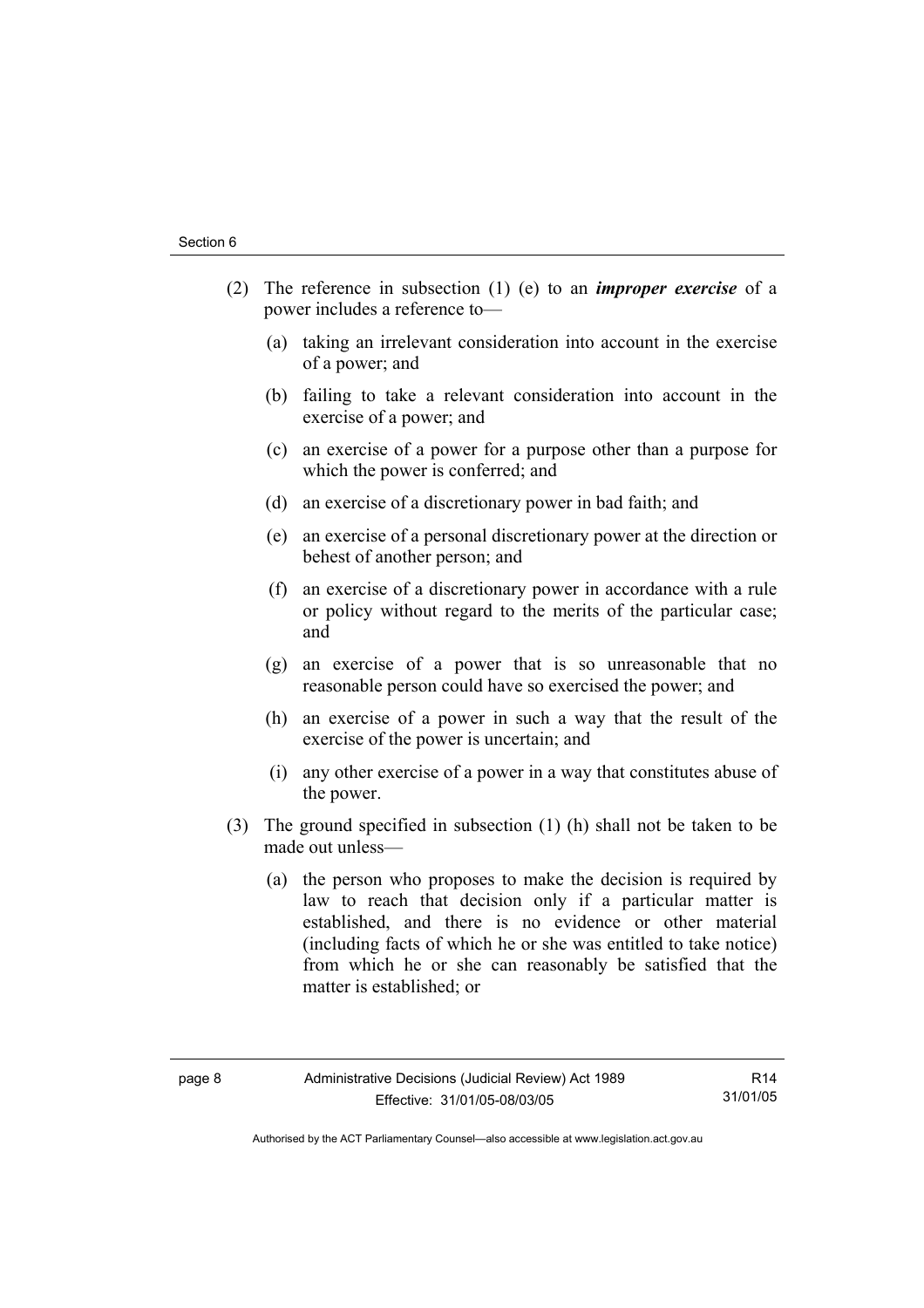(b) the person proposed to make the decision on the basis of the existence of a particular fact, and that fact does not exist.

## **7 Applications in respect of failures to make decisions**

- (1) Where—
	- (a) a person has a duty to make a decision to which this Act applies; and
	- (b) there is no law that prescribes a period within which the person is required to make that decision; and
	- (c) the person has failed to make that decision;

a person who is aggrieved by the failure of the firstmentioned person to make the decision may apply to the Supreme Court for an order of review in respect of the failure to make the decision on the ground that there has been unreasonable delay in making the decision.

- (2) Where—
	- (a) a person has a duty to make a decision to which this Act applies; and
	- (b) a law prescribes a period within which the person is required to make that decision; and
	- (c) the person has failed to make that decision before the end of that period;

a person who is aggrieved by the failure may apply to the Supreme Court for an order of review in respect of the failure to make the decision within that period on the ground that the firstmentioned person has a duty to make the decision notwithstanding that the period has expired.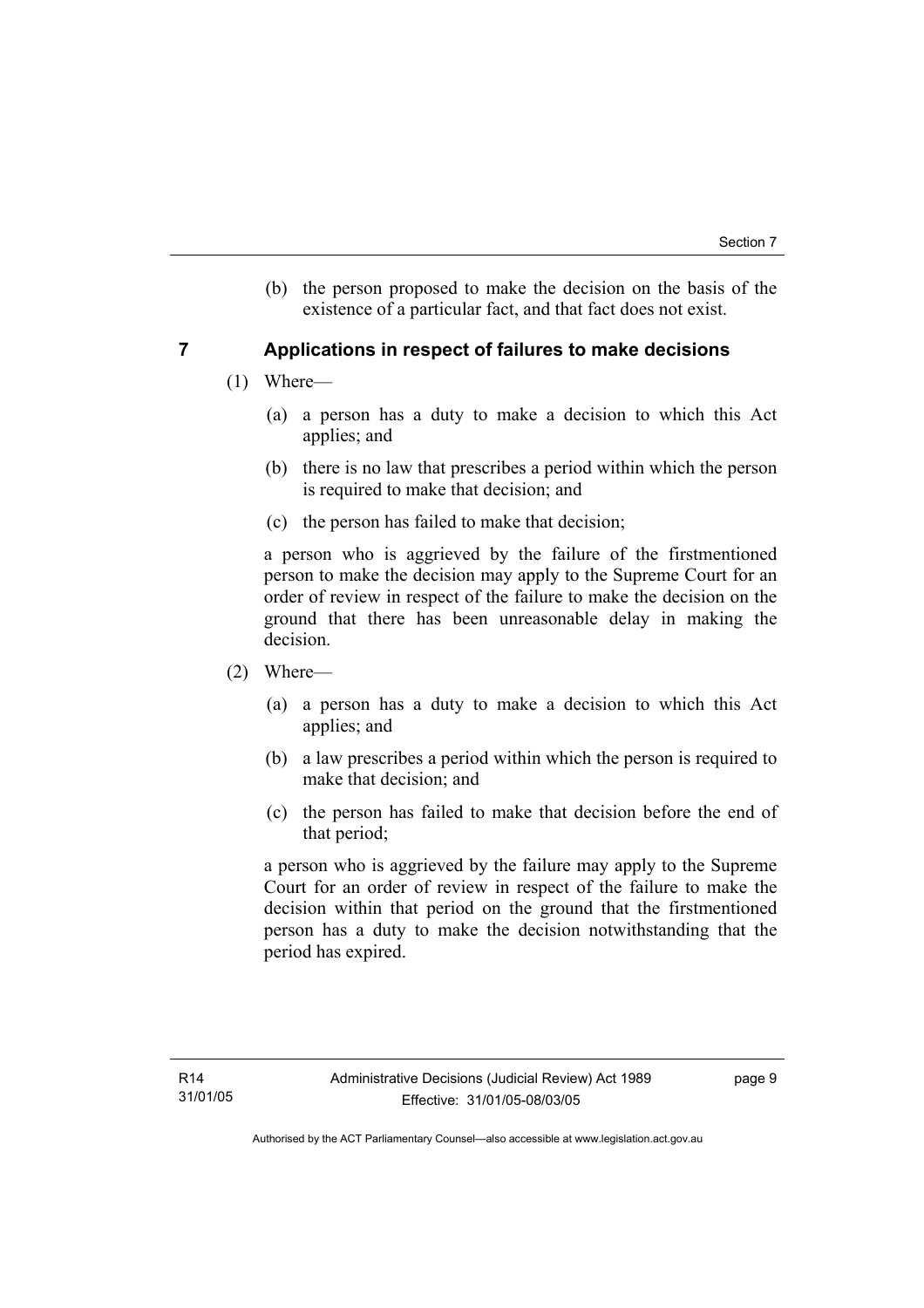## **8 Jurisdiction of Supreme Court**

The Supreme Court has jurisdiction to hear and determine applications made to the Supreme Court under this Act.

## **U** 9 Effect of Act on other rights

- (1) The rights conferred by sections 5, 6 and 7 on a person to seek a review—
	- (a) are in addition to, and shall not derogate from, the rights of the person to seek a review by other means; and
	- (b) shall be disregarded for the purposes of the *Ombudsman Act 1989*, section 6 (6).
- (2) Notwithstanding subsection (1)—
	- (a) the Supreme Court or any other court may, in a proceeding instituted otherwise than under this Act, refuse to grant an application for review in relation to a matter if an application for review of that matter has been made to the Supreme Court under section 5, 6 or 7; and
	- (b) the Supreme Court may, in its discretion, refuse to grant an application for review of a matter under section 5, 6 or 7 if—
		- (i) the applicant has sought a review by a court including the Supreme Court of the matter otherwise than under this Act; or
		- (ii) adequate provision is made by a law other than this Act under which the applicant is entitled to seek a review of that matter; or
		- (iii) the matter to which the application relates arises under the *Land (Planning and Environment) Act 1991* or the *Heritage Objects Act 1991* and is a matter being reviewed, or for which application has been made for review, under a law other than this Act, whether on the

| Administrative Decisions (Judicial Review) Act 1989<br>page 10 |                              | R <sub>14</sub> |
|----------------------------------------------------------------|------------------------------|-----------------|
|                                                                | Effective: 31/01/05-08/03/05 | 31/01/05        |

Authorised by the ACT Parliamentary Counsel—also accessible at www.legislation.act.gov.au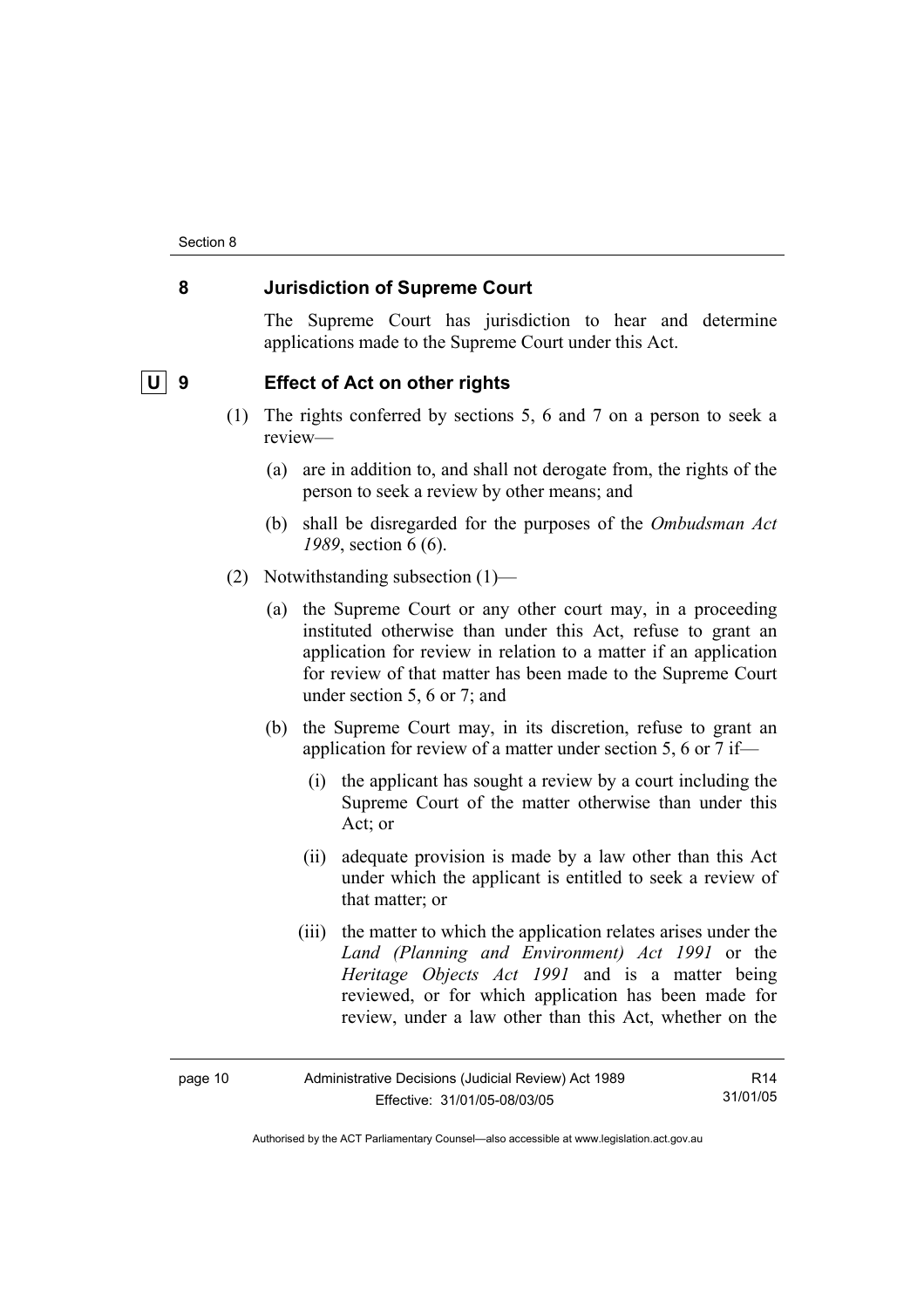application of the person who has made application to the Supreme Court for review of the matter under this Act or any other person.

(3) In this section:

*review* includes a review by way of reconsideration, rehearing, appeal, the grant of an injunction or of a prerogative or statutory writ or the making of a declaratory or other order.

## **10 Manner of making applications**

- (1) An application to the Supreme Court for an order of review—
	- (a) shall set out the grounds of the application; and
	- (b) shall be lodged with the registry of the Supreme Court and, in the case of an application in relation to a decision the terms of which were recorded in writing and set out in a document that was provided to the applicant, including such a decision that a person purported to make after the end of the period within which it was required to be made, shall be so lodged within the application period or within such further time as the Supreme Court (whether before or after the end of the application period) allows.
- (2) The application period for the purposes of subsection (1) (b) is the period commencing on the day on which the decision is made and ending on the 28th day after—
	- (a) if the decision sets out the findings on material questions of fact, refers to the evidence or other material on which those findings were based and gives the reasons for the decision the day on which a document setting out the terms of the decision is provided to the applicant; or
	- (b) in any other case—
		- (i) if a statement in writing setting out those findings, referring to that evidence or other material and giving

| R <sub>14</sub> | Administrative Decisions (Judicial Review) Act 1989 | page 11 |
|-----------------|-----------------------------------------------------|---------|
| 31/01/05        | Effective: 31/01/05-08/03/05                        |         |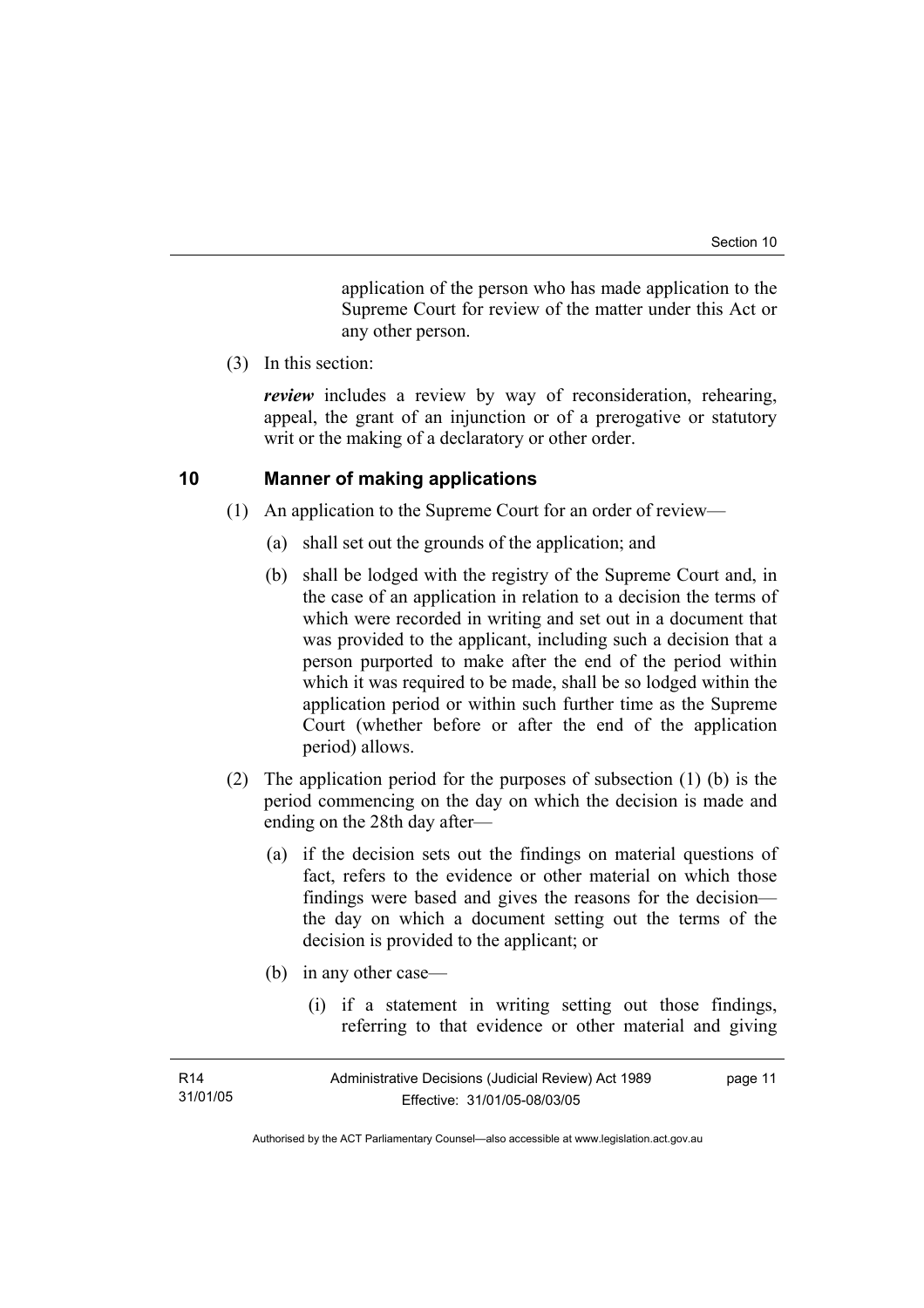those reasons is provided to the applicant otherwise than under section 13 (1) not later than the 28th day after the day on which a document setting out the terms of the decision is provided to the applicant—the day on which the statement is so provided; or

- (ii) if the applicant, in accordance with section 13 (1), requests the person who made the decision to provide a statement as mentioned in that subsection—the day on which the statement is provided, the applicant is notified in accordance with section 13 (3) that the applicant was not entitled to make the request, the Supreme Court makes an order under section 13 (5) declaring that the applicant was not entitled to make the request or the applicant is notified in accordance with section 14 (3) or 15 (4) that the statement will not be provided; or
- (iii) in any other case—the day on which a document setting out the terms of the decision is provided to the applicant.

#### (3) Where—

- (a) no period is prescribed for the making of applications for orders of review in relation to a particular decision; or
- (b) no period is prescribed for the making of an application by a particular person for an order of review in relation to a particular decision;

the Supreme Court may refuse to entertain an application for an order of review in relation to the decision, or refuse to entertain an application by the person, as the case may be, if the Supreme Court is of the opinion that the application was not made within a reasonable time after the decision was made.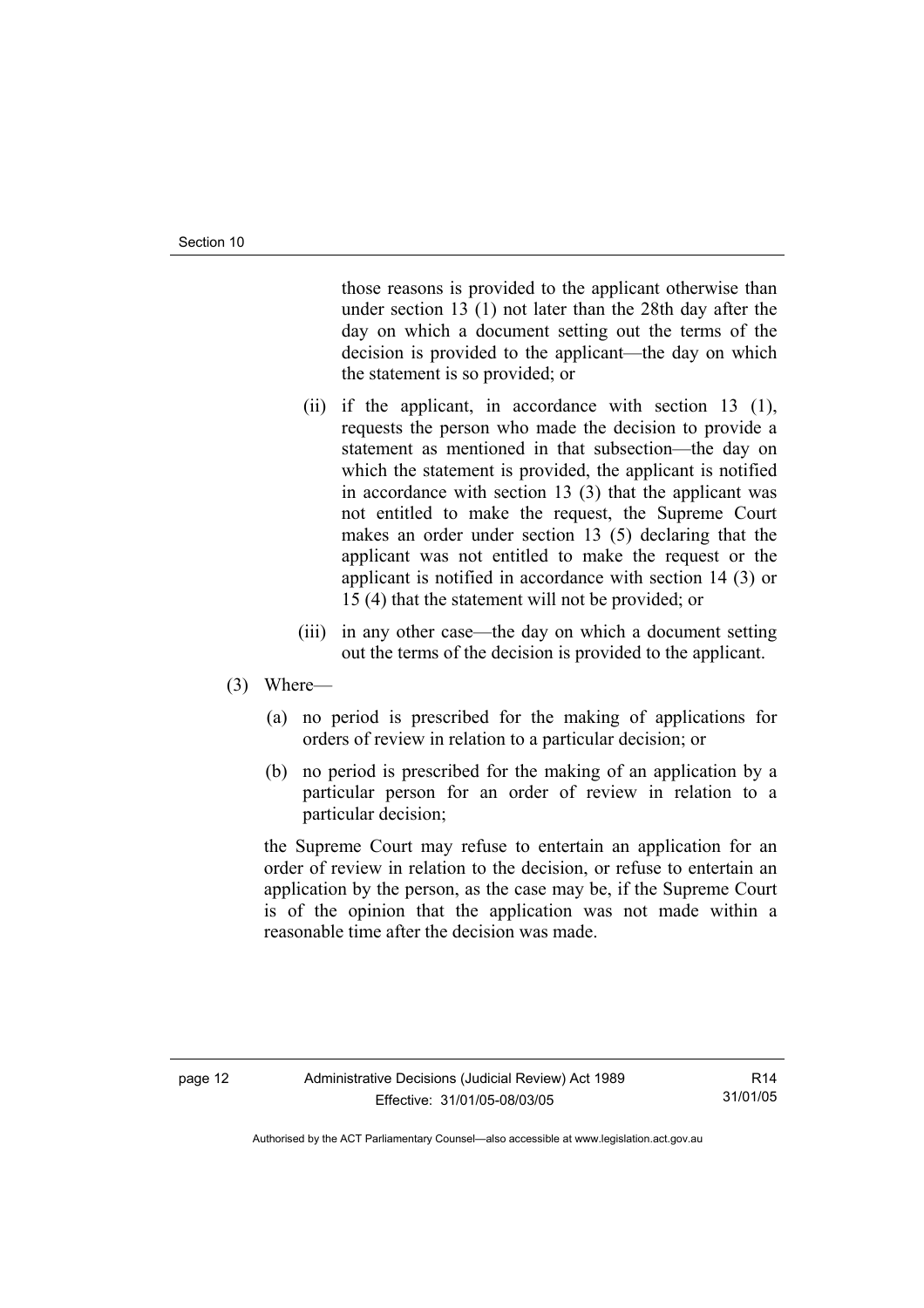- (4) In forming an opinion for the purposes of subsection (3), the Supreme Court shall have regard to—
	- (a) the time when the applicant became aware of the making of the decision; and
	- (b) if subsection (3) (b) applies—any period prescribed for the making by another person of an application for an order of review in relation to the decision; and
	- (c) such other matters as it considers relevant.
- (5) The applicant for an order of review is not limited to the grounds set out in the application but, if he or she wishes to rely on a ground not so set out, the Supreme Court may direct that the application be amended to specify that ground.

## **11 Amendment of documents**

The Supreme Court may, on such terms as it thinks fit, permit a document lodged with the registry of the Supreme Court in connection with an application under this Act to be amended and may, if it thinks fit, direct such a document to be amended in a manner specified by the Supreme Court.

## **12 Application to be made a party to a proceeding**

- (1) A person interested in a decision, conduct or failure in relation to which an application has been made to the Supreme Court under this Act may apply to the Supreme Court to be made a party to the application.
- (2) The Supreme Court may, in its discretion—
	- (a) grant the application either unconditionally or subject to such conditions as it thinks fit; or
	- (b) refuse the application.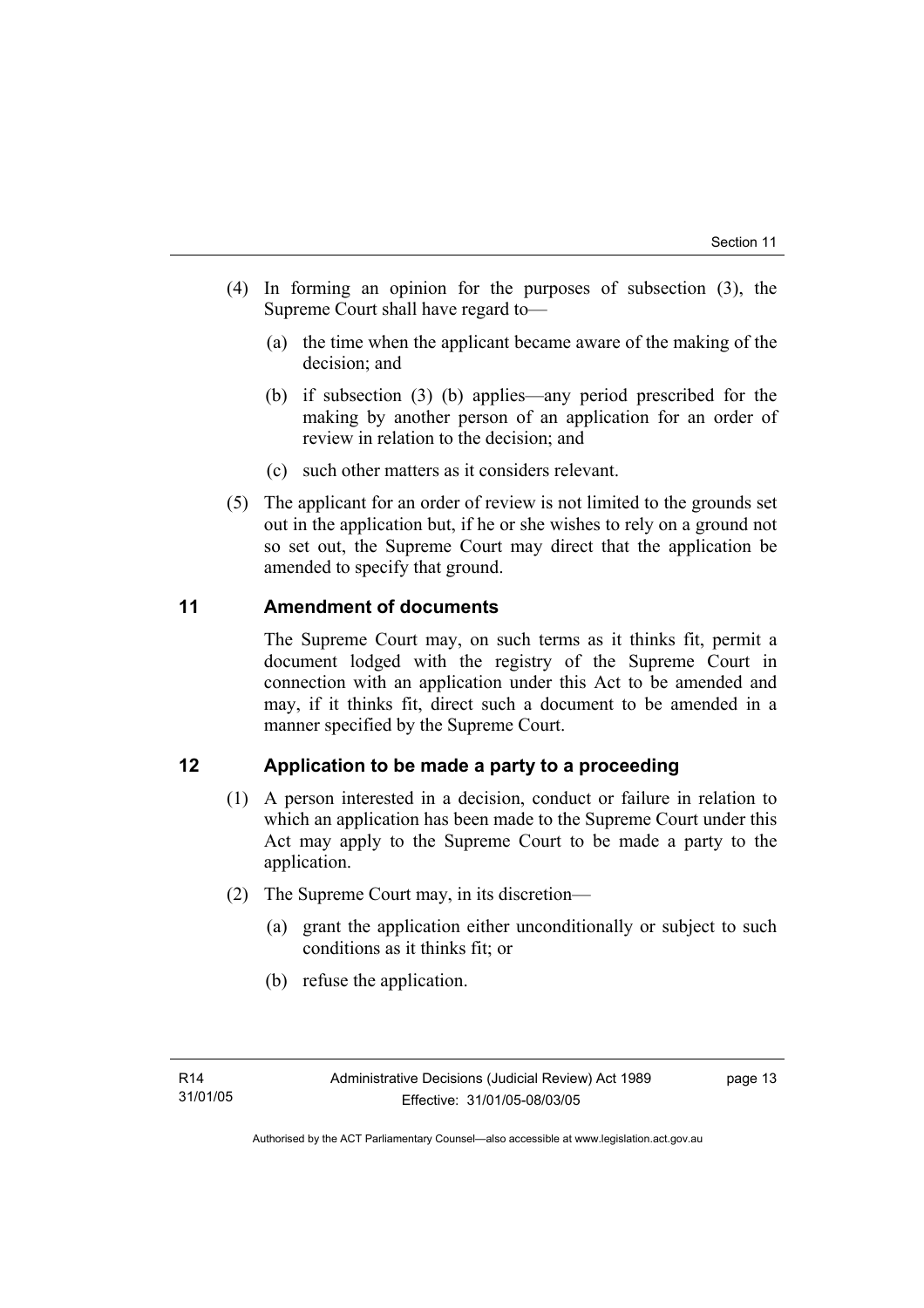## **13 Reasons for decision may be obtained**

- (1) Where a person makes a decision to which this section applies, any person who is entitled to make an application to the Supreme Court under section 5 in relation to the decision may, by notice in writing given to the person who made the decision, request the person to provide a statement in writing setting out the findings on material questions of fact, referring to the evidence or other material on which those findings were based and giving the reasons for the decision.
- (2) Where such a request is made, the person who made the decision shall, subject to this section, as soon as practicable and in any event within 28 days after receiving the request, prepare the statement and give it to the person who made the request.
- (3) Where a person to whom such a request is made is of the opinion that the applicant was not entitled to make the request, the firstmentioned person may, within 28 days after receiving the request—
	- (a) provide to the applicant a notice in writing stating that opinion; or
	- (b) apply to the Supreme Court under subsection (5) for an order declaring that applicant was not entitled to make the request.
- (4) Where a person provides a notice under subsection (3), or applies to the Supreme Court under subsection (5), with respect to a request, the person is not required to comply with the request unless—
	- (a) the Supreme Court, on an application under subsection (5), declares that the applicant was entitled to make the request; or
	- (b) the person has applied to the Supreme Court under subsection (5) for an order declaring that the applicant was not entitled to make the request and the Supreme Court refuses that application;

R14 31/01/05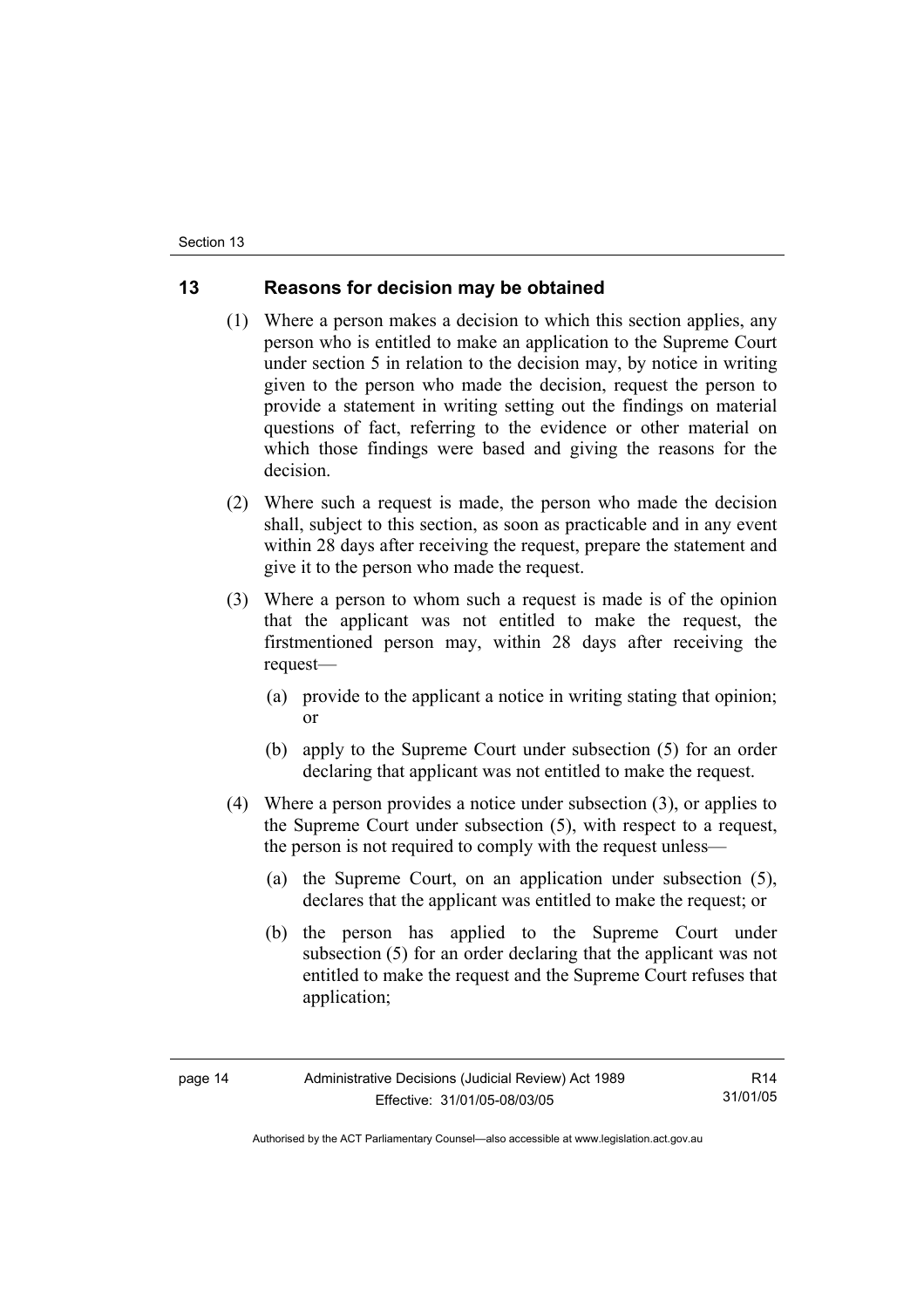and, in either of those cases, the person shall prepare the statement to which the request relates and provide it to the person who made the request within 28 days after the decision of the Supreme Court.

- (5) The Supreme Court may, on the application of—
	- (a) a person to whom a request is made under subsection (1); or
	- (b) a person who has received a notice under subsection (3);

make an order declaring that the person who made the request concerned was, or was not, entitled to make the request.

- (6) A person to whom a request for a statement in relation to a decision is made under subsection (1) may refuse to prepare and provide the statement if—
	- (a) in the case of a decision the terms of which were recorded in writing and set out in a document that was provided to the applicant—the request was not made on or before the 28th day after the day on which that document was so provided; or
	- (b) in any other case—the request was not made within a reasonable time after the decision was made;

and in any such case the person to whom the request was made shall provide to the applicant, within 14 days after receiving the request, a notice in writing stating that the statement will not be provided and giving the reason why the statement will not be so provided.

- (7) For the purposes of subsection (6) (b), a request for a statement in relation to a decision shall be taken to have been made within a reasonable time after the decision was made if the Supreme Court, on application by the applicant, declares that the request was made within a reasonable time.
- (8) If the Supreme Court, upon application for an order under this subsection made by a person to whom a statement has been provided following a request under subsection (1), considers that the statement does not contain adequate particulars of findings on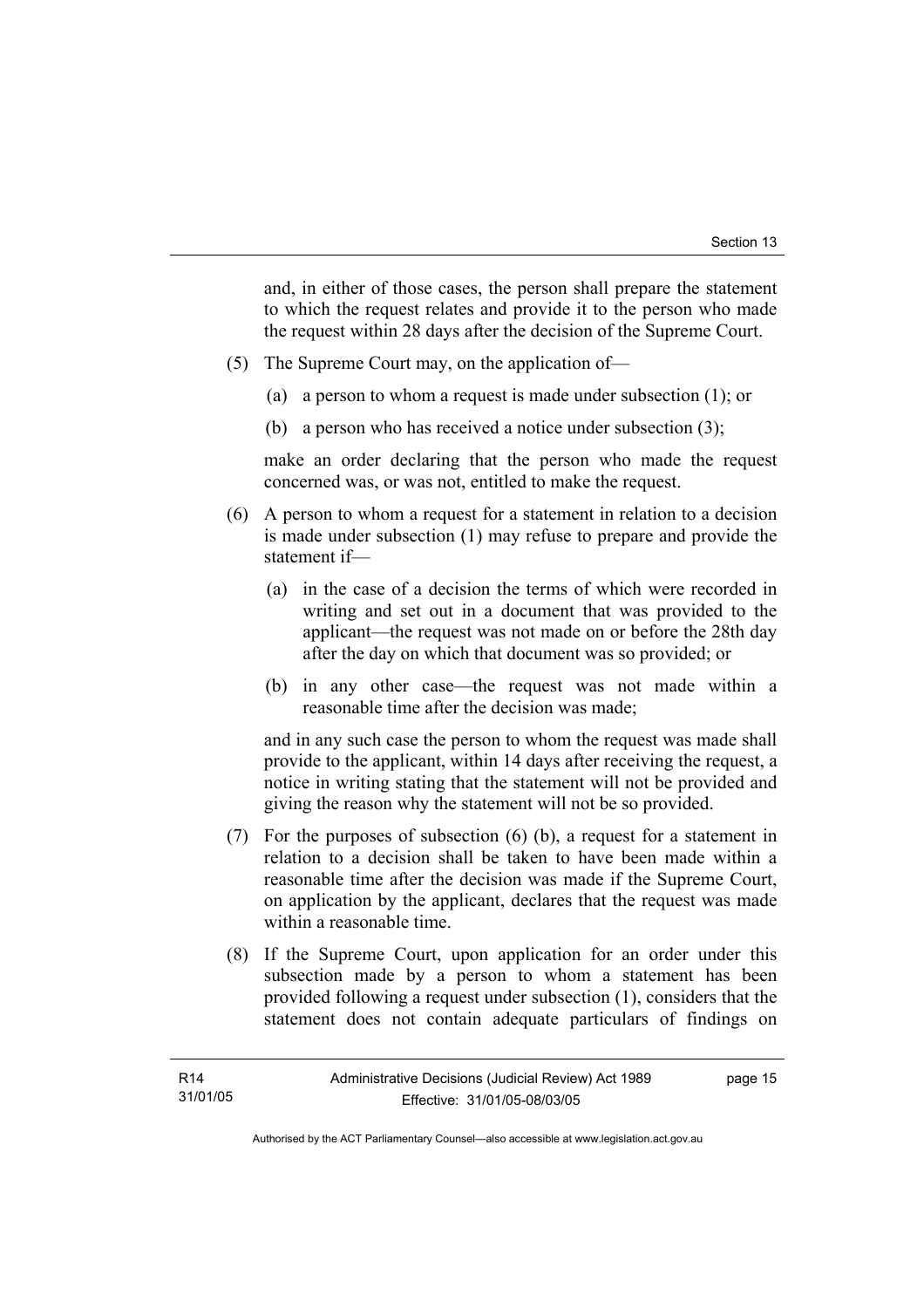material questions of fact, an adequate reference to the evidence or other material on which those findings were based or adequate particulars of the reasons for the decision, the Supreme Court may order the person who provided the statement to provide to the person who made the request, within such time as is specified in the order, an additional statement containing further and better particulars in relation to matters specified in the order with respect to those findings, that evidence or other material or those reasons.

- (9) The regulations may declare decisions not to be decisions to which this section applies.
- (10) Regulations made under subsection (9) may specify decisions in any way, whether by reference to the nature or subject matter of the decisions, by reference to the enactment or provision of an enactment under which they are made, by reference to the holder of the office by whom they are made, or otherwise.
- (11) A regulation made under subsection (9) applies only in relation to decisions made after the regulation takes effect.
- (12) In this section:

*decision to which this section applies* means a decision to which this Act applies, other than—

- (a) a decision to which the *Administrative Appeals Tribunal Act 1989*, section 26 applies; or
- (b) a decision that includes, or is accompanied by, a statement setting out findings of facts, a reference to the evidence or other material on which those findings were based and the reasons for the decision; or
- (c) a decision to which schedule 2 applies.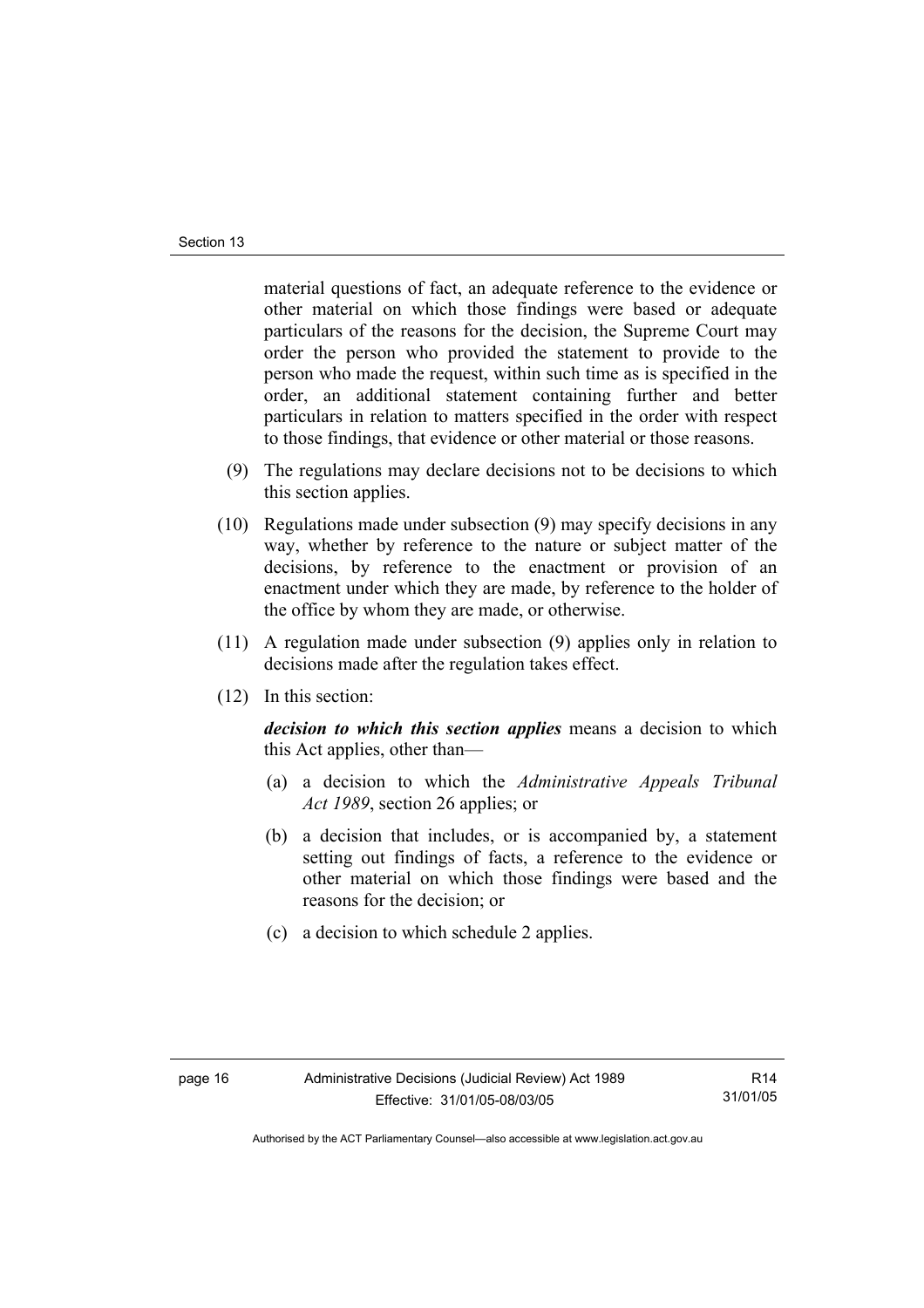### **14 Certain information not required to be disclosed**

- (1) This section applies in relation to any information to which a request made to a person under section 13 (1) relates, being information that—
	- (a) relates to the personal affairs or business affairs of a person other than the person making the request; and
	- (b) is information—
		- (i) that was supplied in confidence; or
		- (ii) the publication of which would reveal a trade secret; or
		- (iii) that was provided in compliance with a duty imposed by an enactment; or
		- (iv) the providing of which in accordance with the request would be in contravention of an enactment, being an enactment that expressly imposes on the person to whom the request is made a duty not to divulge or communicate to any person, or to persons other than particular persons, or except in prescribed circumstances, information of that kind.
- (2) Where a person has been requested under section 13 (1) to provide a statement to another person—
	- (a) the firstmentioned person is not required to include in the statement any information in relation to which this section applies; and
	- (b) where the statement would be false or misleading if it did not include information of that kind—the firstmentioned person is not required to provide the statement.
- (3) Where, under subsection (2), information is not included in a statement provided by a person or a statement is not provided by a person, the person shall provide a notice in writing to the person who requested the statement—

| R <sub>14</sub> | Administrative Decisions (Judicial Review) Act 1989 | page 17 |
|-----------------|-----------------------------------------------------|---------|
| 31/01/05        | Effective: 31/01/05-08/03/05                        |         |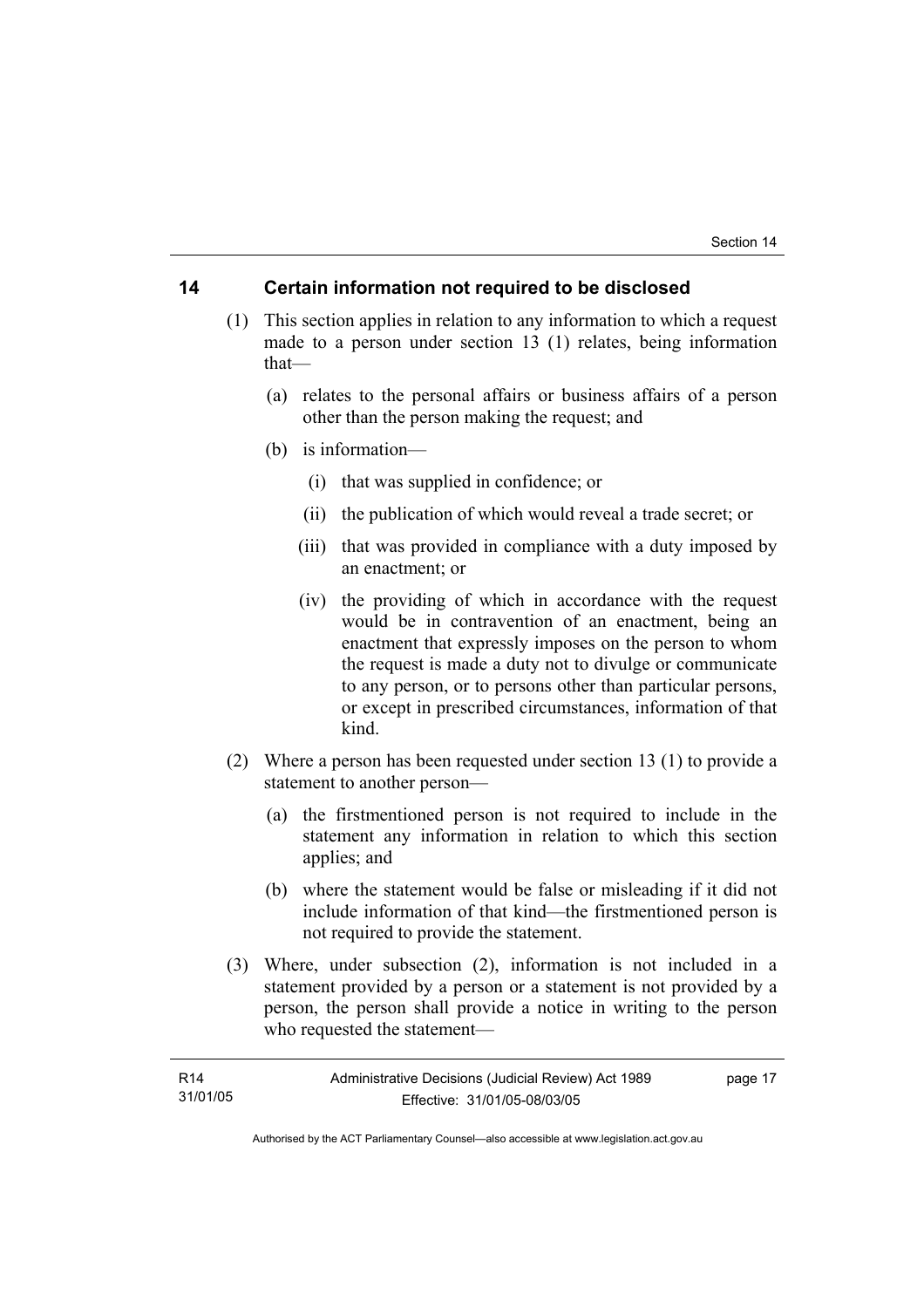- (a) if information is not included in a statement—stating that the information is not so included and giving the reason for not including the information; or
- (b) if a statement is not provided—stating that the statement will not be provided and giving the reason for not providing the statement.
- (4) Nothing in this section affects the power of the Supreme Court to make an order for the discovery of documents or to require the giving of evidence or the production of documents to the Supreme Court.

## **15 Certification concerning the disclosure of information**

- (1) If the Minister certifies in writing that the disclosure of information concerning a specified matter would be contrary to the public interest—
	- (a) because it would involve the disclosure of deliberations or decisions of the Executive or of a committee of the Executive; or
	- (b) for any other reason specified in the certificate that could form the basis for a claim by the Crown in right of the Territory in a judicial proceeding that the information should not be disclosed;

subsections  $(3)$ ,  $(4)$  and  $(5)$  have effect.

- (2) If the Commonwealth Attorney-General certifies in writing that the disclosure of information concerning a specified matter would be contrary to the public interest—
	- (a) because it would prejudice the security, defence or international relations of the Commonwealth; or
	- (b) because it would involve the disclosure of deliberations or decisions of the Commonwealth Cabinet or of a committee of the Cabinet; or

| Administrative Decisions (Judicial Review) Act 1989<br>page 18 |                              | R14      |
|----------------------------------------------------------------|------------------------------|----------|
|                                                                | Effective: 31/01/05-08/03/05 | 31/01/05 |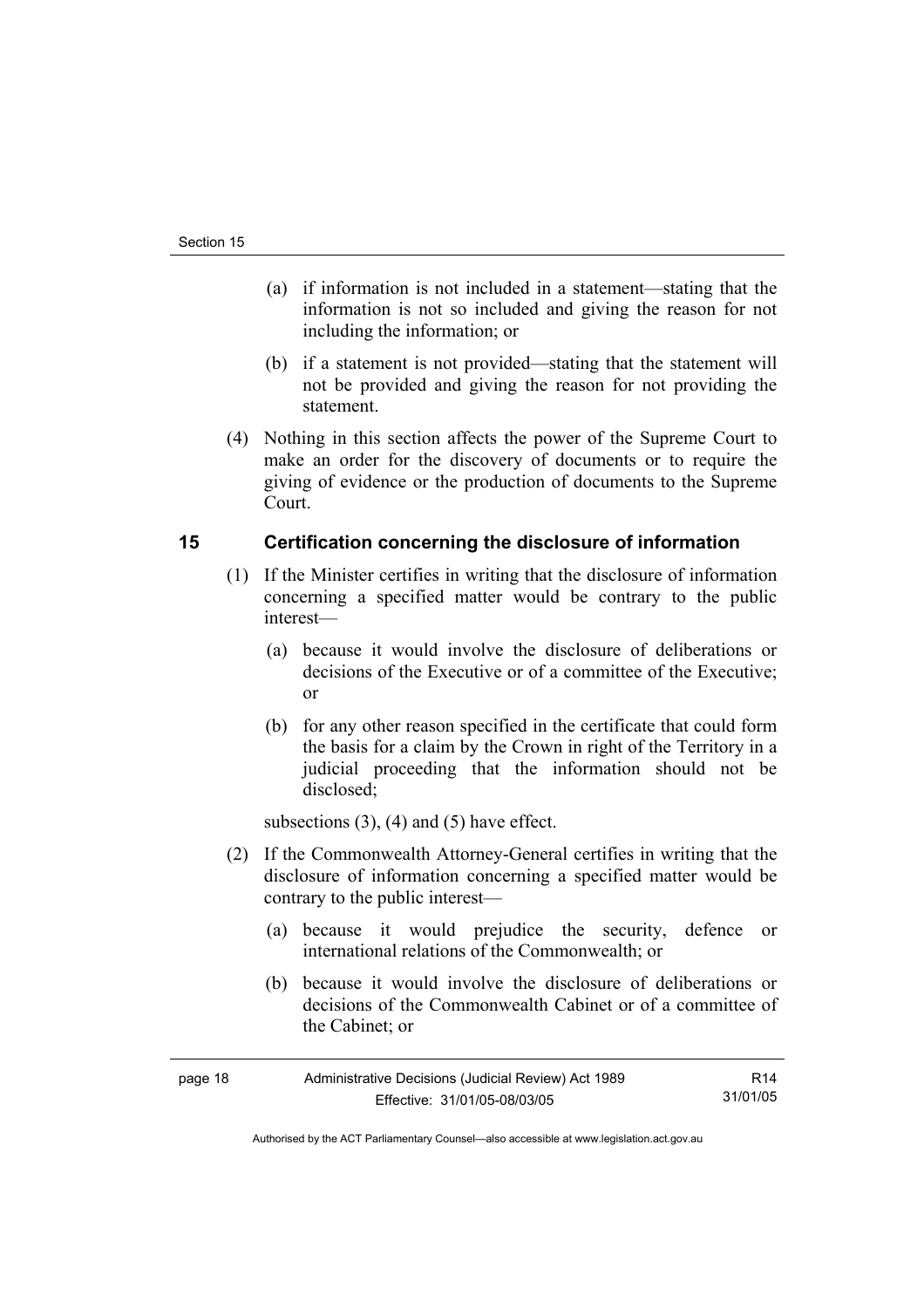(c) for any other reason specified in the certificate that could form the basis for a claim by the Crown in right of the Commonwealth in a judicial proceeding that the information should not be disclosed;

subsections  $(3)$ ,  $(4)$  and  $(5)$  have effect.

- (3) Where a person has been requested under section 13 to provide a statement to another person—
	- (a) the firstmentioned person is not required to include in the statement any information in respect of which a certificate has been provided under subsection (1) or (2); and
	- (b) where the statement would be false or misleading if it did not include information of that kind—the firstmentioned person is not required to provide the statement.
- (4) Where, under subsection (3), information is not included in a statement provided by a person or a statement is not provided by a person, the person shall provide a notice in writing to the person who requested the statement—
	- (a) if information is not included in a statement—stating that the information is not so included and giving the reason for not including the information; or
	- (b) if a statement is not provided—stating that the statement will not be provided and giving the reason for not providing the statement.
- (5) Nothing in this section affects the power of the Supreme Court to make an order for the discovery of documents or to require the giving of evidence or the production of documents to the Supreme Court.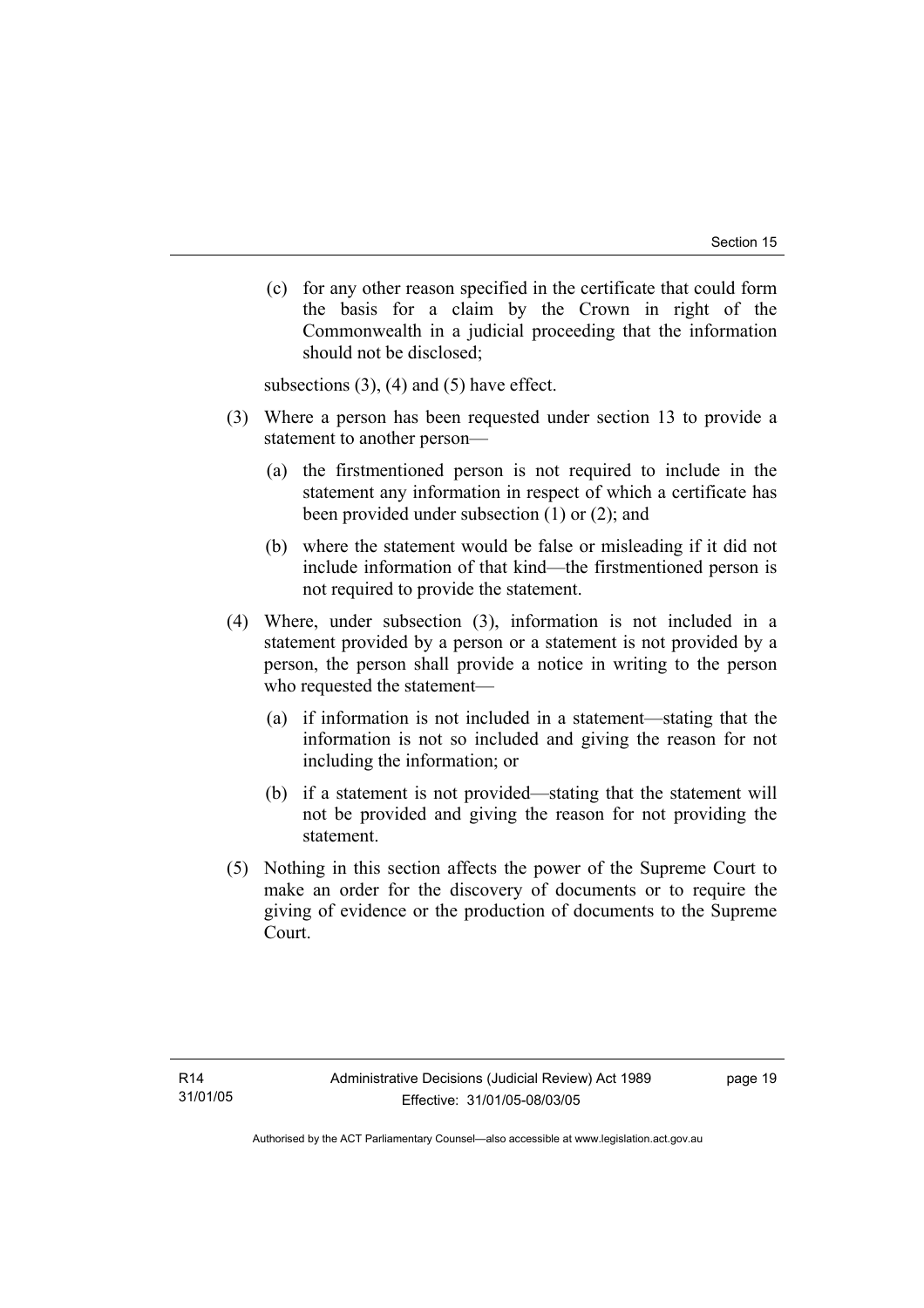## **16 Stay of proceedings**

- (1) The making of an application to the Supreme Court under section 5 in relation to a decision does not affect the operation of the decision or prevent the implementation of the decision, but—
	- (a) the Supreme Court may, by order, on such conditions (if any) as the Supreme Court determines, suspend the operation of the decision; and
	- (b) the Supreme Court may order, on such conditions (if any) as the Supreme Court determines, a stay of all or any proceedings under the decision.
- (2) The Supreme Court may make an order under subsection (1) on the Supreme Court's own motion or on the application of the person who made the application under section 5.

## **17 Powers of the Supreme Court in respect of applications for order of review**

- (1) On an application for an order of review in respect of a decision, the Supreme Court may, in its discretion, make all or any of the following orders:
	- (a) an order quashing or setting aside the decision, or a part of the decision, with effect from the date of the order or from such earlier or later date as the Supreme Court specifies;
	- (b) an order referring the matter to which the decision relates to the person who made the decision for further consideration, subject to such directions as the Supreme Court thinks fit:
	- (c) an order declaring the rights of the parties in respect of any matter to which the decision relates:
	- (d) an order directing any of the parties to do, or to refrain from doing, any act or thing in order to do justice between the parties.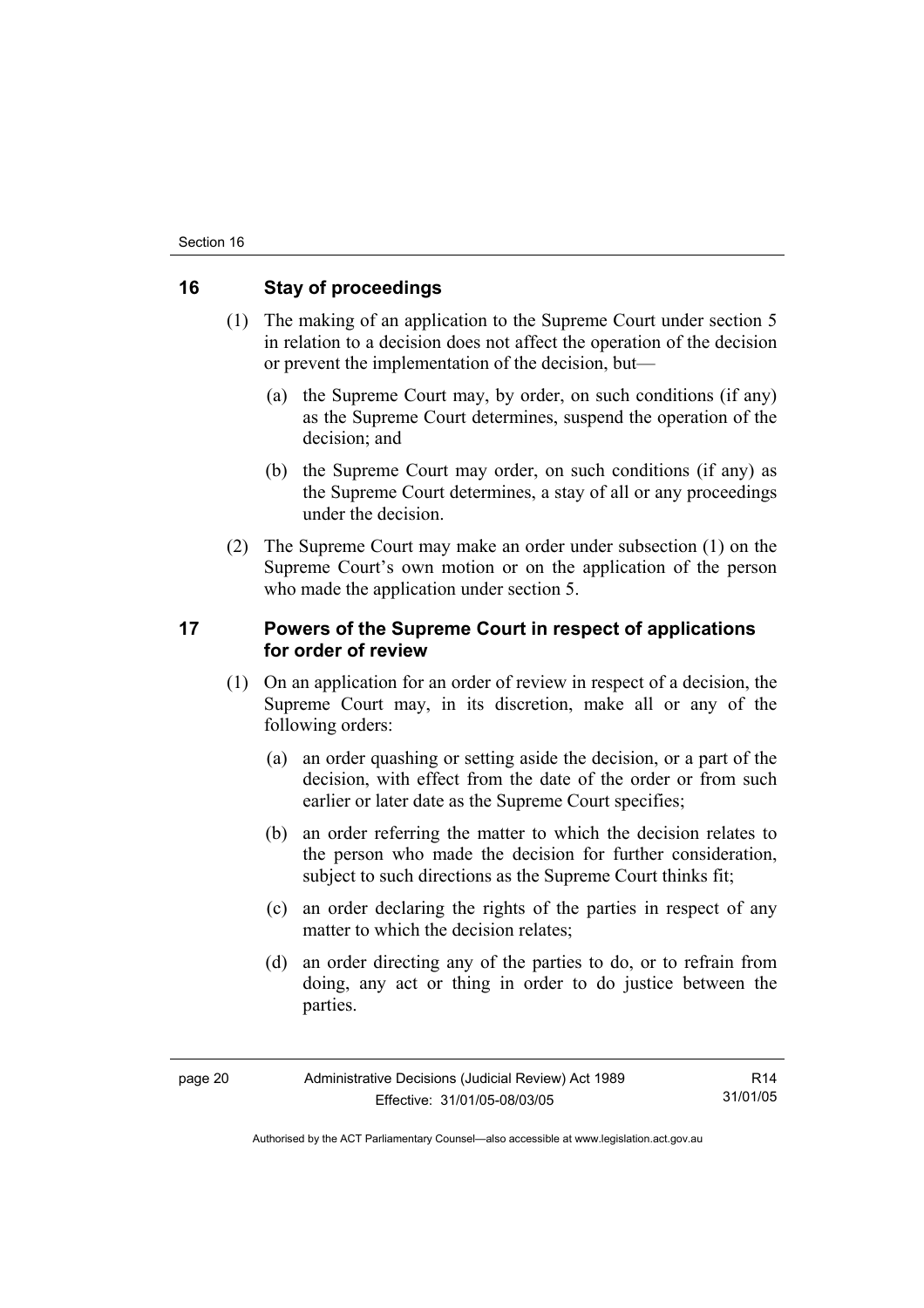- (2) On an application for an order of review in respect of conduct that has been, is being, or is proposed to be, engaged in for the purpose of the making of a decision, the Supreme Court may, in its discretion, make either or both of the following orders:
	- (a) an order declaring the rights of the parties in respect of any matter to which the conduct relates;
	- (b) an order directing any of the parties to do, or to refrain from doing, any act or thing in order to do justice between the parties.
- (3) On an application for an order of review in respect of a failure to make a decision, or in respect of a failure to make a decision within the period within which the decision was required to be made, the Supreme Court may, in its discretion, make all or any of the following orders:
	- (a) an order directing the making of the decision;
	- (b) an order declaring the rights of the parties in relation to the making of the decision;
	- (c) an order directing any of the parties to do, or to refrain from doing, any act or thing in order to do justice between the parties.
- (4) The Supreme Court may at any time, of its own motion or on the application of any party, revoke, vary, or suspend the operation of any order made by it under this section.

## **18 Change in person holding, or performing the duties of, an office**

Where—

 (a) a person has, in the performance of the duties of an office, made a decision in respect of which an application may be made to the Supreme Court under this Act; and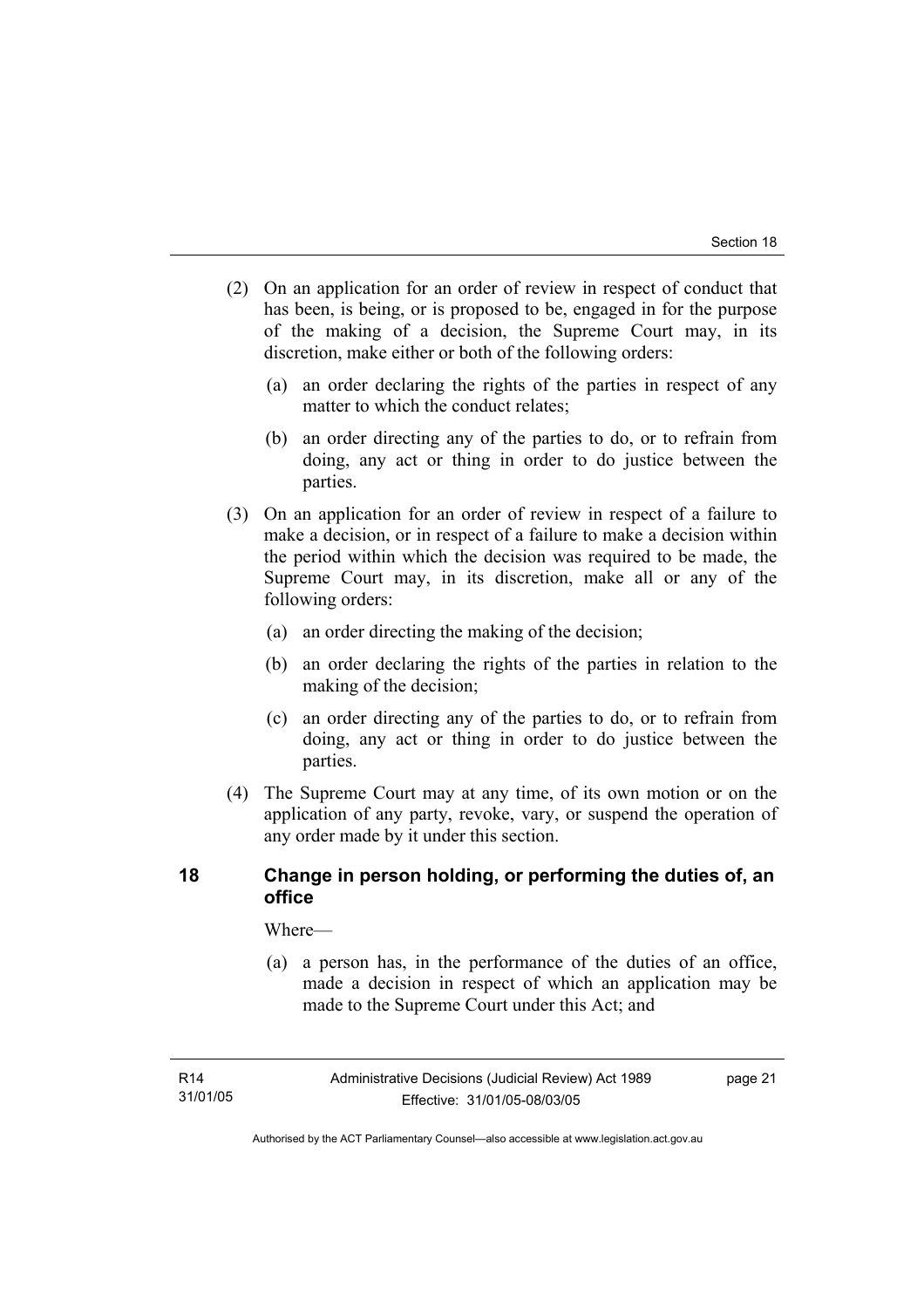(b) the person no longer holds, or, for whatever reason, is not performing the duties of, that office;

this Act has effect as if the decision had been made by—

- (c) the person for the time being holding or performing the duties of that office; or
- (d) if there is no person for the time being holding or performing the duties of that office or that office no longer exists—such person as the Minister administering the enactment under which the decision was made, or a person authorised by that Minister, specifies.

## **19 Intervention by Minister or Commonwealth Attorney-General**

- (1) The Minister may, on behalf of the Territory, intervene in a proceeding before the Supreme Court under this Act.
- (2) The Commonwealth Attorney-General may, on behalf of the Commonwealth intervene in a proceeding before the Supreme Court under this Act, being a proceeding involving a matter in respect of which he or she has provided a certificate under section 15 (2).
- (3) Where the Minister or the Commonwealth Attorney-General intervenes in a proceeding under this section—
	- (a) the Supreme Court may, in the proceeding, make such order as to costs against the Territory or the Commonwealth, as the case may be, as the Supreme Court thinks fit; and
	- (b) the Minister or the Commonwealth Attorney-General, as the case may be, shall be taken to be a party to the proceeding.

## **20 Act not to apply to certain decisions**

 (1) The regulations may declare decisions to be decisions that are not subject to judicial review by the Supreme Court under this Act.

| eag |  |
|-----|--|
|-----|--|

R14 31/01/05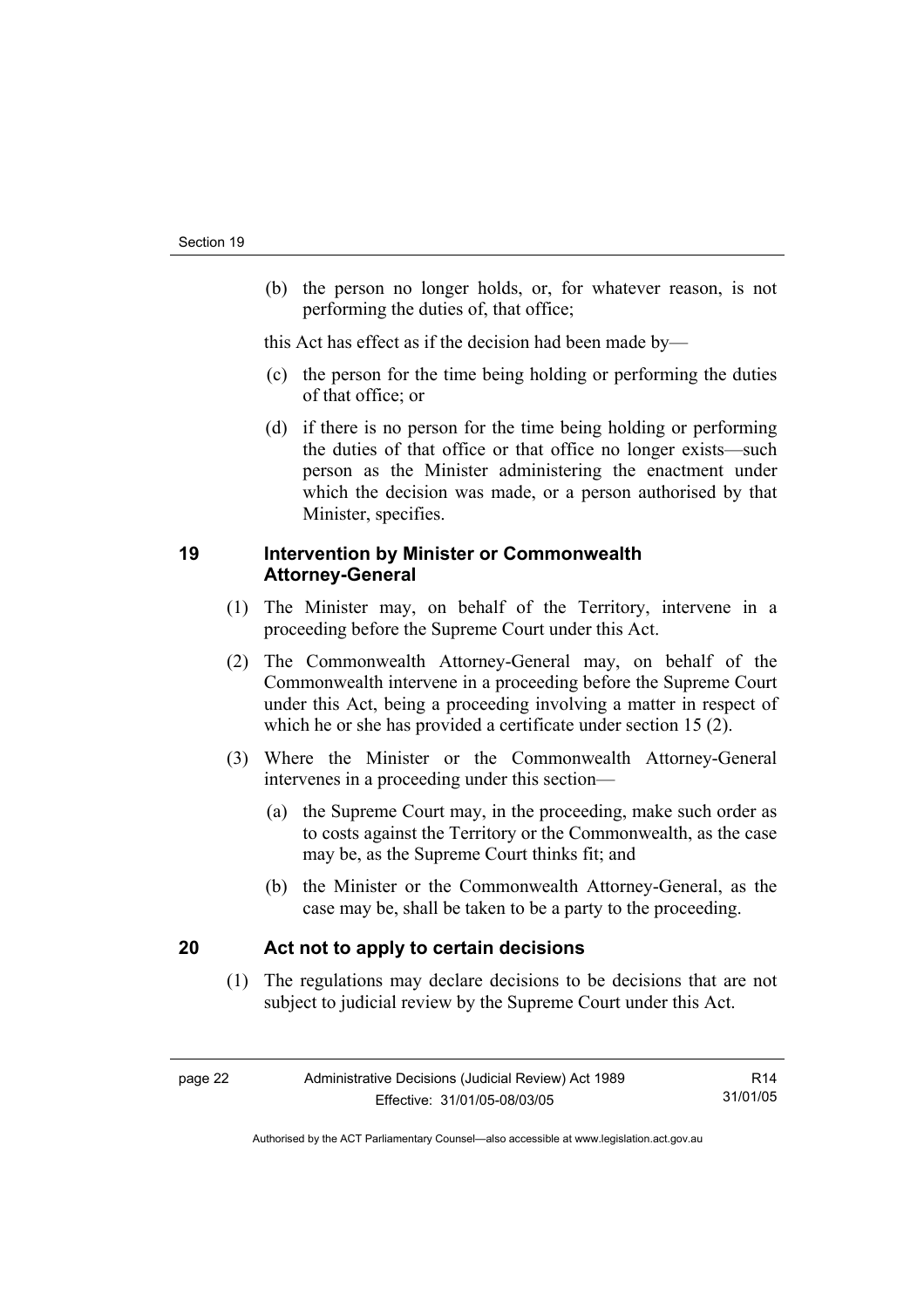- (2) If a regulation is so made in relation to a decision—
	- (a) section 5 does not apply in relation to that decision; and
	- (b) section 6 does not apply in relation to conduct that has been, is being, or is proposed to be, engaged in for the purpose of making that decision; and
	- (c) section 7 does not apply in relation to a failure to make that decision.
- (3) Regulations made for the purposes of subsection (1) may specify decisions in any way, whether by reference to the nature or subject matter of the decisions, by reference to the enactment or provision of an enactment under which they are made, by reference to the holder of the office by whom they are made, or otherwise.
- (4) Regulations made for the purposes of subsection (1) apply only in relation to decisions made after the regulations take effect.

## **21 Regulation-making power**

The Executive may make regulations for this Act.

*Note* Regulations must be notified, and presented to the Legislative Assembly, under the *Legislation Act 2001*.

## **22 Transitional—sch 1, clause 5**

- (1) A reference in schedule 1, clause 5 to a decision under the *Building Act 2004*, section 96 (Approval of fidelity fund schemes) or section 107 (Suspension or cancellation of approval of approved scheme) includes a reference to a decision made under the *Building Act 1972* (repealed), section 67 (Approval of fidelity fund schemes) or section 78 (Suspension or cancellation of approval of approved scheme).
- (2) This section expires on 1 July 2005.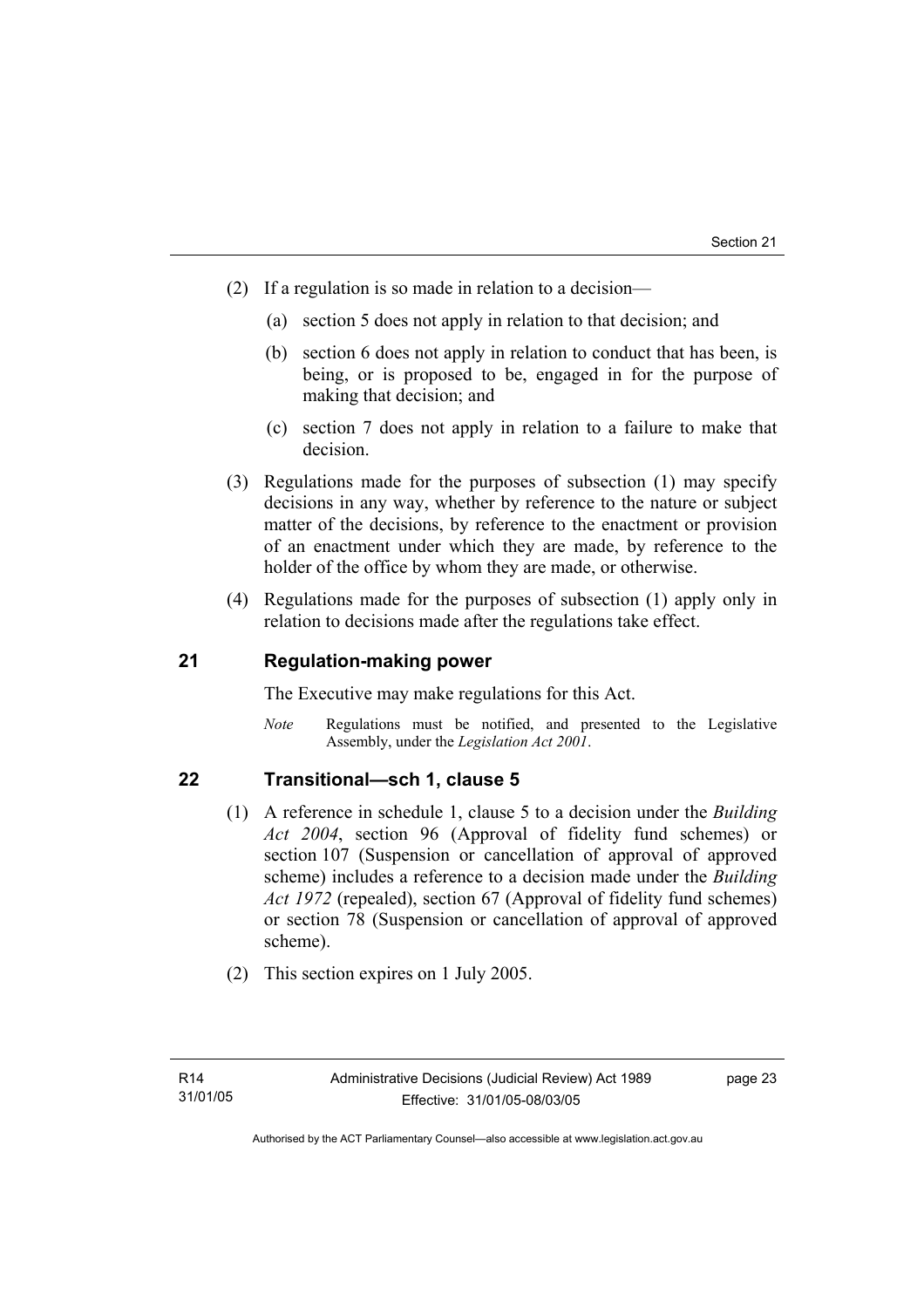## **Schedule 1 Decisions to which this Act does not apply**

(see s 3)

- 1 This Act does not apply to—
	- (a) decisions making, or forming part of the process of making, or leading up to the making of, assessments; or
	- (b) decisions disallowing wholly or partly objections to assessments; or
	- (c) decisions refusing to amend, wholly or partly, assessments;

made under any of the following enactments:

- *Duties Act 1999*
- *Financial Institutions Duty Act 1987*
- *Payroll Tax Act 1987*
- *Stamp Duties and Taxes Act 1987*
- *Taxation Administration Act 1999*.
- 2 This Act does not apply to decisions made under the following enactments:
	- *Confiscation of Criminal Assets Act 2003*
	- *Inquiries Act 1991*
	- *Royal Commissions Act 1991.*
- 3 This Act does not apply to decisions made under—
	- (a) the *Electoral Act 1992*, part 4 (Electorates); and
	- (b) the *Legislation Act 2001*, chapter 5 (Regulatory impact statements for subordinate laws and disallowable instruments).

R14 31/01/05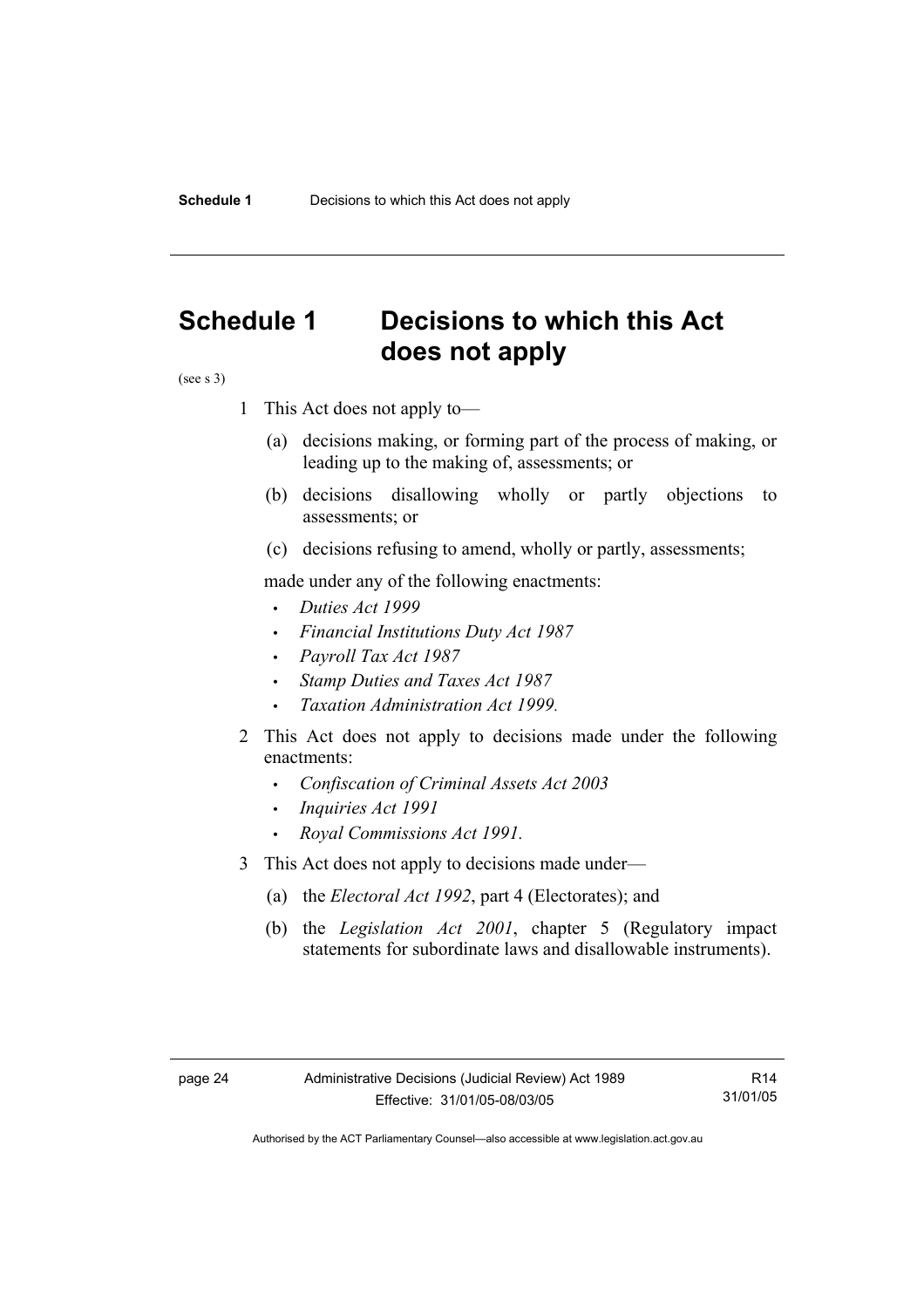- 4 This Act does not apply to—
	- (a) a decision of the Executive under the *Judicial Commissions Act 1994*, section 5 (1), 16 (3) or 18; or
	- (b) a decision of a member of the Legislative Assembly to propose a motion in accordance with section 14 (3) (a) of that Act or to give notice of the motion to the Attorney-General in accordance with section 14 (3) (b) of that Act; or
	- (c) a decision of the Attorney-General under section 16 (1), 17 (1) or 23 (3) of that Act; or
	- (d) a resolution for the examination of a complaint in respect of a judicial officer by a judicial commission passed by the Legislative Assembly under that Act; or
	- (e) a decision of a judicial commission under that Act .
- 5 This Act does not apply to a decision under the *Building Act 2004*, section 96 (Approval of fidelity fund schemes) or section 107 (Suspension or cancellation of approval of approved scheme).
- 6 This Act does not apply to decisions of the Minister under the *Plant Diseases Act 2002*, part 3 (Measures for the control of diseases and pests).
- 7 This Act does not apply to decisions under the *Gungahlin Drive Extension Authorisation Act 2004*.
- 8 This Act does not apply to decisions of the Minister under the *Gene Technology (GM Crop Moratorium) Act 2004*, section 7 (Moratorium orders) or section 8 (Exemptions).
- 9 This Act does not apply to decisions under the *Crimes (Restorative Justice) Act 2004*.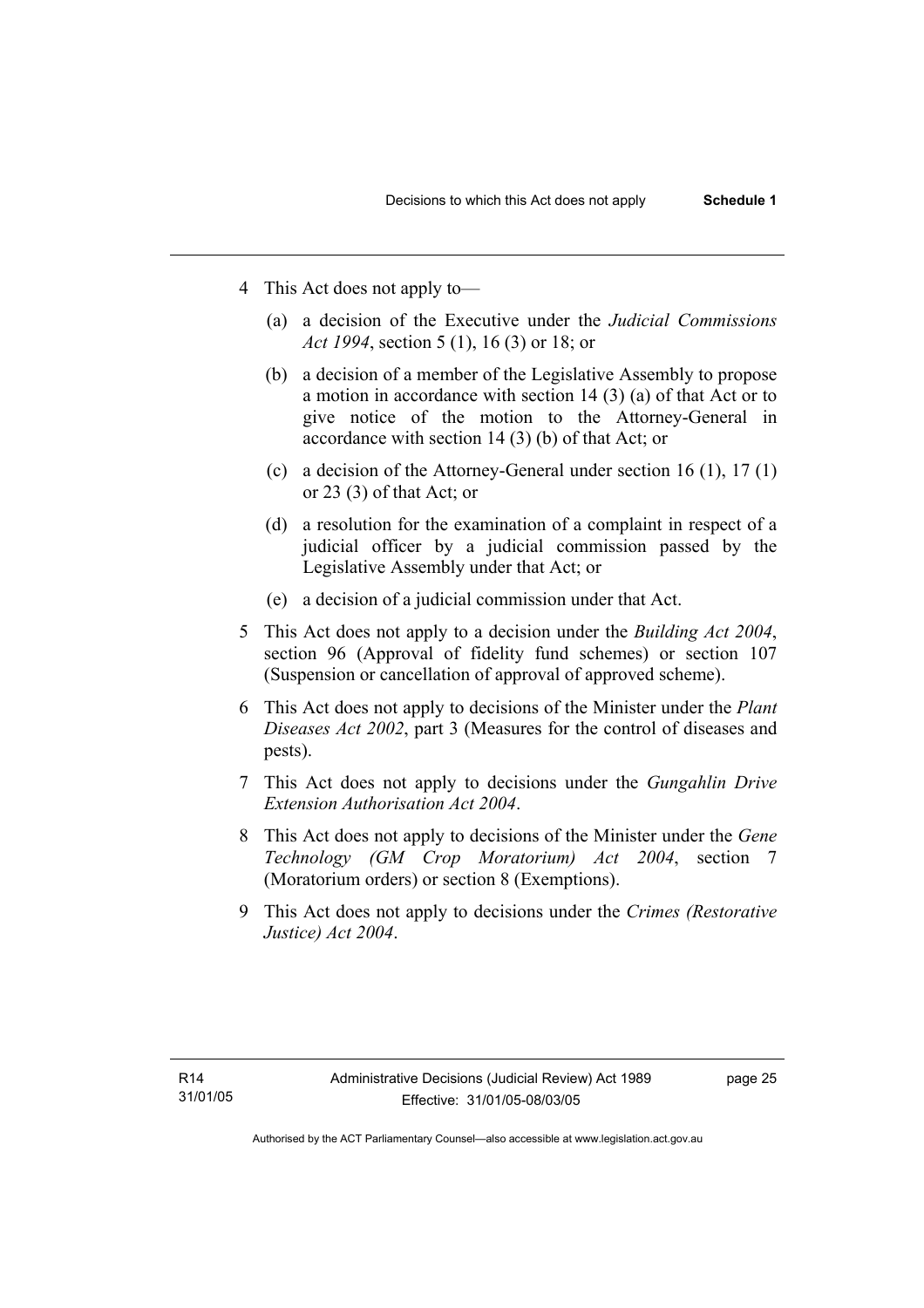## **Schedule 2 Decisions to which section 13 does not apply**

(see s 13)

Section 13 does not apply to any of the following decisions:

- (a) decisions relating to the administration of criminal justice and, in particular—
	- (i) decisions in connection with the investigation or prosecution of persons for offences against a law in force in the Territory; and
	- (ii) decisions in connection with the appointment of investigators or inspectors for the purposes of such investigations; and
	- (iii) decisions in connection with the issue of search warrants under a law in force in the Territory; and
	- (iv) decisions under a law in force in the Territory requiring the production of documents, the giving of information or the summoning of persons as witnesses;
- (b) decisions in connection with the institution or conduct of proceedings in a civil court, including decisions that relate to, or may result in, the bringing of such proceedings for the recovery of pecuniary penalties arising from contraventions of enactments and, in particular—
	- (i) decisions in connection with the investigation of persons for such contraventions; and
	- (ii) decisions in connection with the appointment of investigators or inspectors for the purposes of such investigations; and

R14 31/01/05

Authorised by the ACT Parliamentary Counsel—also accessible at www.legislation.act.gov.au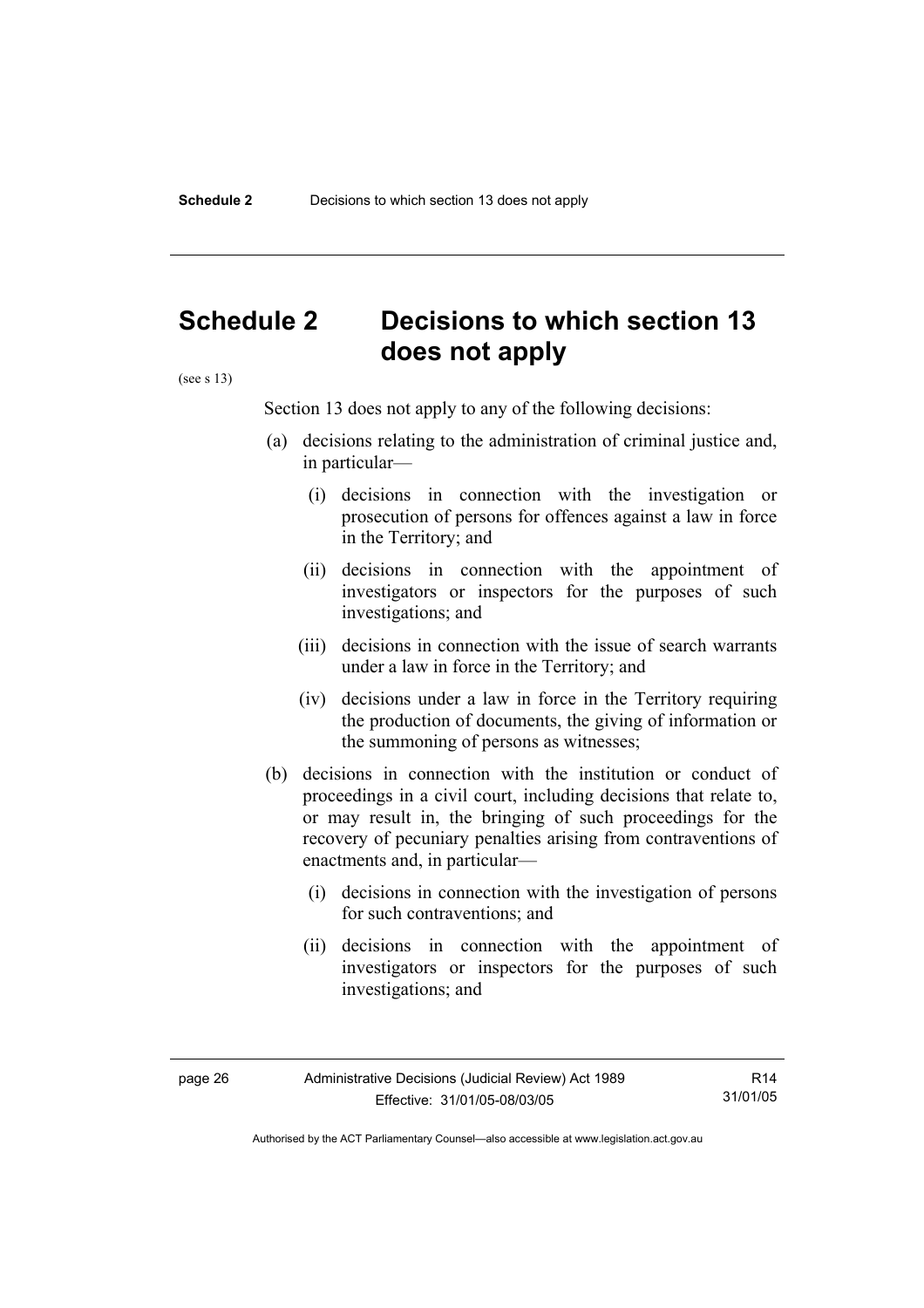- (iii) decisions in connection with the issue of search warrants under enactments; and
- (iv) decisions under enactments requiring the production of documents, the giving of information or the summoning of persons as witnesses;
- (c) decisions authorised by an Act to issue sums out of the public money of the Territory;
- (d) decisions of the Treasurer under the *Financial Management Act 1996*, section 18 (1);
- (e) decisions in connection with the enforcement of judgments or orders for the recovery of money by—
	- (i) the Territory; or
	- (ii) public servants in their official capacities;
- (f) decisions in connection with personnel management (including recruitment, training, promotion and organisation) with respect to the public service other than a decision relating to, and having regard to the particular characteristics of, or other circumstances relating to, a particular person;
- (g) decisions relating to promotions, transfers, temporary performance of duties, of or by individual officers of the public service;
- (h) decisions relating to—
	- (i) the making of appointments to the public service; or
	- (ii) the engagement of persons as employees under the *Public Sector Management Act 1994*; or
	- (iii) the making of appointments under an enactment or to an office established by, or under, an enactment;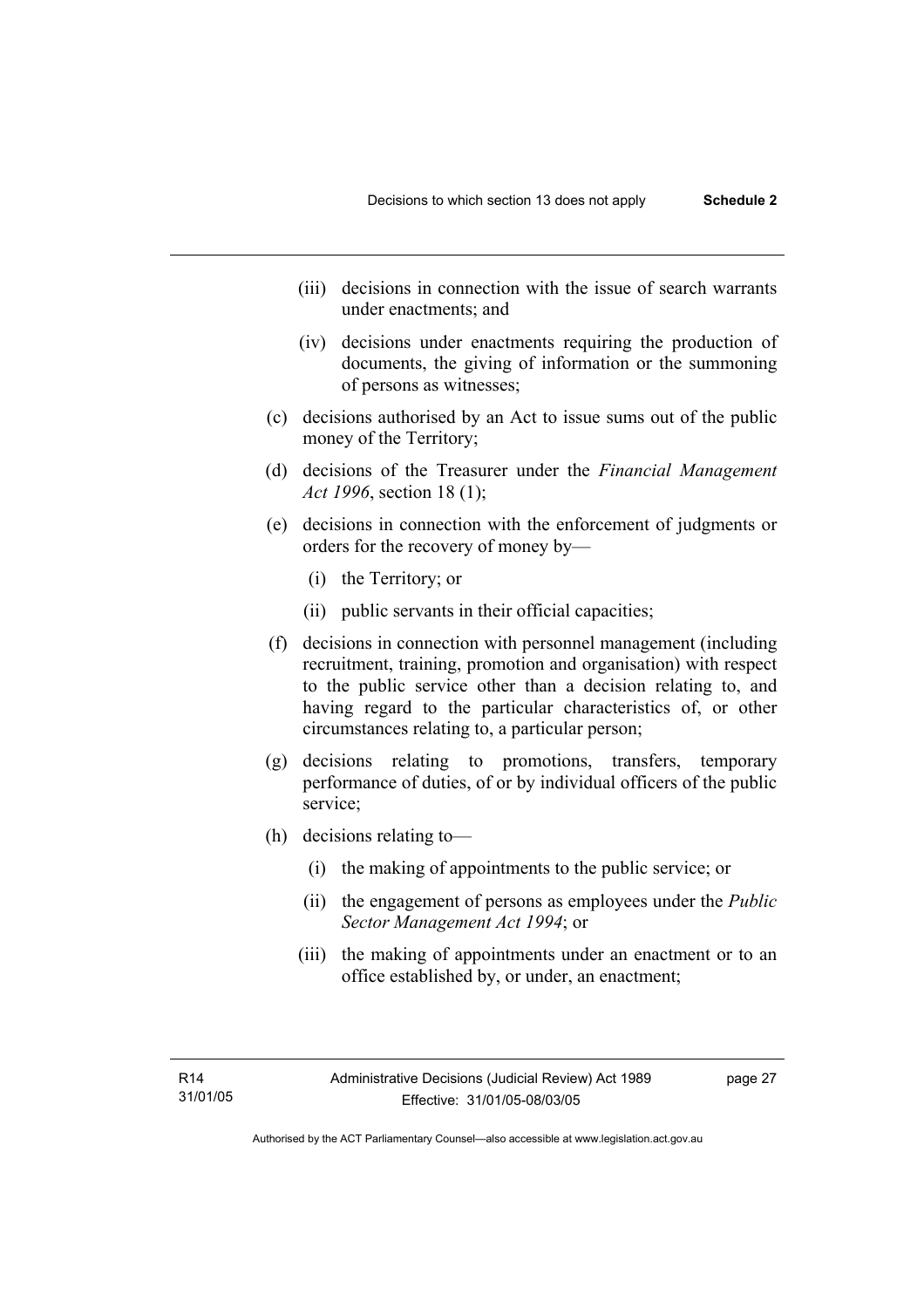- (j) decisions in connection with the prevention or settlement of industrial disputes, or otherwise relating to industrial matters, in respect of the public service;
- (k) decisions relating to the making or terminating of appointments of chief executives under the *Public Sector Management Act 1994*;
- (l) decisions relating to the appointment, or the termination of an appointment, of a person to the office of commissioner for public administration;
- (m) decisions relating to the employment, or the termination of employment, of staff under the *Legislative Assembly (Members' Staff) Act 1989*.

page 28 Administrative Decisions (Judicial Review) Act 1989 Effective: 31/01/05-08/03/05

R14 31/01/05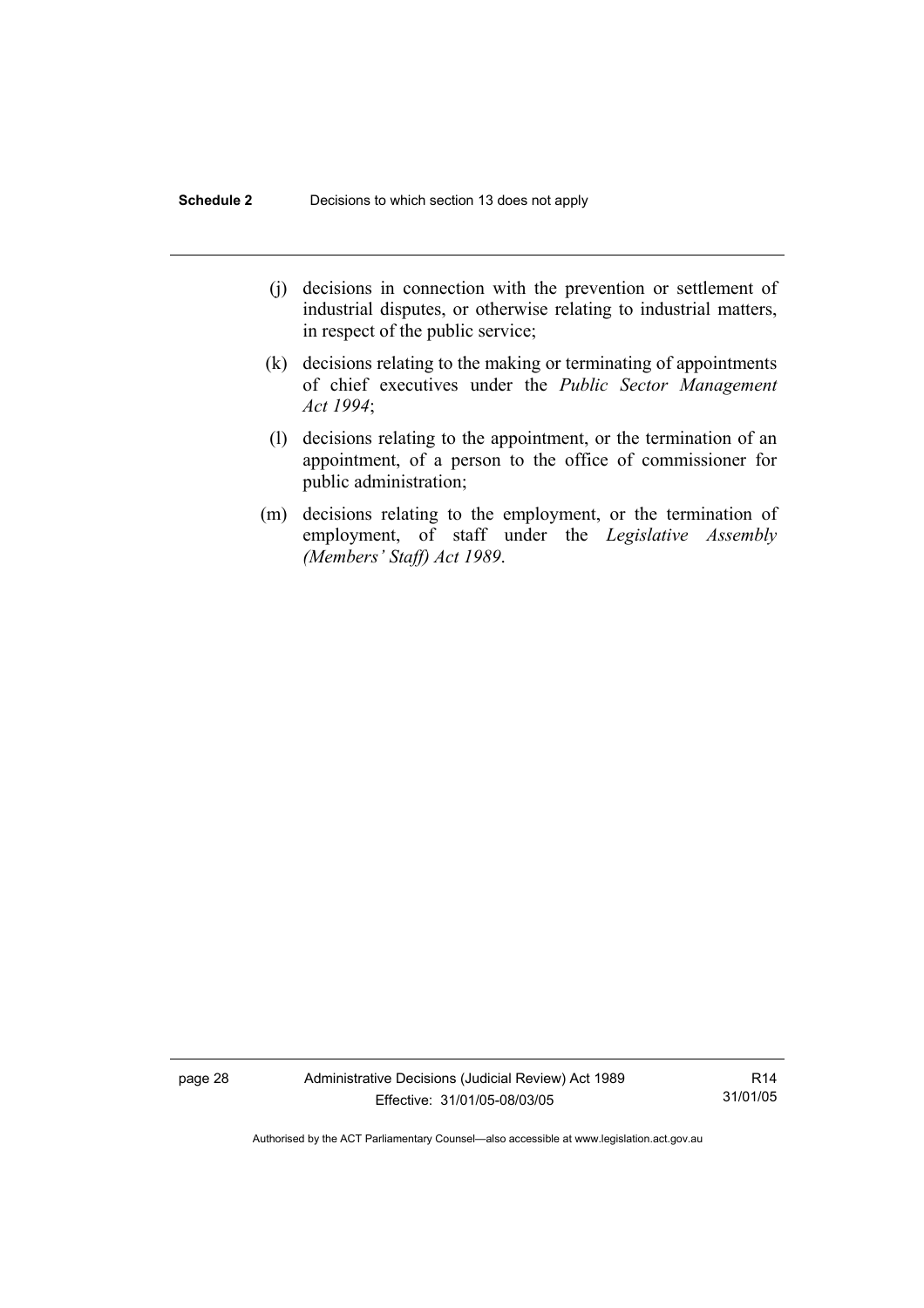## **Endnotes**

## **1 About the endnotes**

Amending and modifying laws are annotated in the legislation history and the amendment history. Current modifications are not included in the republished law but are set out in the endnotes.

Not all editorial amendments made under the *Legislation Act 2001*, part 11.3 are annotated in the amendment history. Full details of any amendments can be obtained from the Parliamentary Counsel's Office.

Uncommenced amending laws and expiries are listed in the legislation history and the amendment history. These details are underlined. Uncommenced provisions and amendments are not included in the republished law but are set out in the last endnote.

If all the provisions of the law have been renumbered, a table of renumbered provisions gives details of previous and current numbering.

The endnotes also include a table of earlier republications.

| $am = amended$<br>$amdt = amendment$<br>$ch = chapter$<br>$cl = clause$<br>$def = definition$<br>$dict = dictionary$<br>disallowed = disallowed by the Legislative<br>Assembly<br>$div = division$<br>$exp = expires/expired$<br>$Gaz = gazette$<br>$hdg = heading$<br>IA = Interpretation Act 1967<br>ins = inserted/added<br>$LA =$ Legislation Act 2001<br>$LR =$ legislation register<br>LRA = Legislation (Republication) Act 1996<br>$mod = modified/modification$ | $ord = ordinance$<br>orig = original<br>par = paragraph/subparagraph<br>$pres = present$<br>$prev = previous$<br>$(\text{prev})$ = previously<br>$pt = part$<br>$r = rule/subrule$<br>reg = regulation/subregulation<br>$renum = renumbered$<br>$reloc = relocated$<br>$R[X]$ = Republication No<br>$RI = reissue$<br>s = section/subsection<br>$sch = schedule$<br>$sdiv = subdivision$<br>$sub =$ substituted<br>SL = Subordinate Law |
|--------------------------------------------------------------------------------------------------------------------------------------------------------------------------------------------------------------------------------------------------------------------------------------------------------------------------------------------------------------------------------------------------------------------------------------------------------------------------|-----------------------------------------------------------------------------------------------------------------------------------------------------------------------------------------------------------------------------------------------------------------------------------------------------------------------------------------------------------------------------------------------------------------------------------------|
|                                                                                                                                                                                                                                                                                                                                                                                                                                                                          |                                                                                                                                                                                                                                                                                                                                                                                                                                         |
| $o = order$                                                                                                                                                                                                                                                                                                                                                                                                                                                              | underlining = whole or part not commenced                                                                                                                                                                                                                                                                                                                                                                                               |
| om = omitted/repealed                                                                                                                                                                                                                                                                                                                                                                                                                                                    | or to be expired                                                                                                                                                                                                                                                                                                                                                                                                                        |
|                                                                                                                                                                                                                                                                                                                                                                                                                                                                          |                                                                                                                                                                                                                                                                                                                                                                                                                                         |

### **2 Abbreviation key**

R14 31/01/05 Administrative Decisions (Judicial Review) Act 1989 Effective: 31/01/05-08/03/05

page 29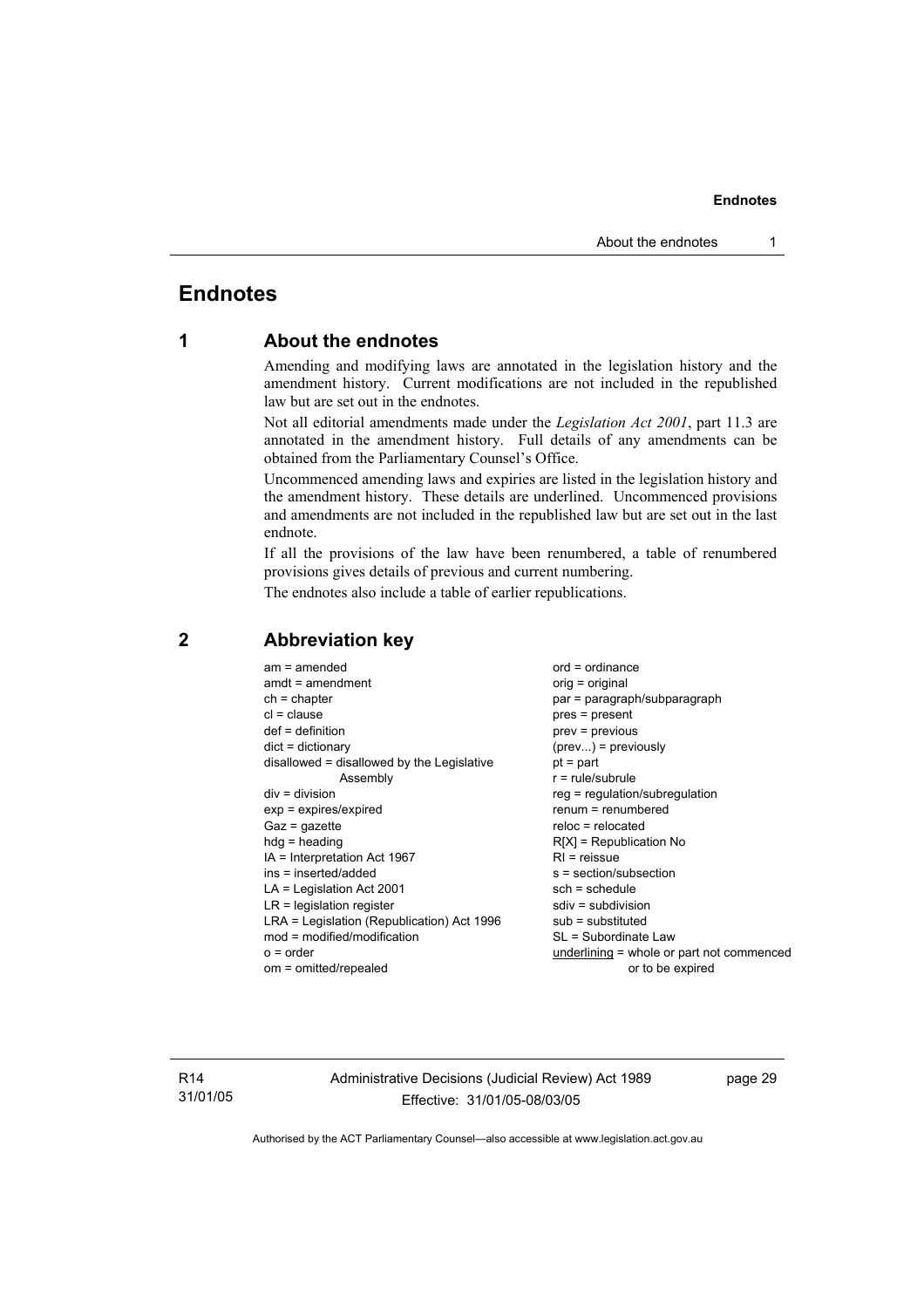3 Legislation history

## **3 Legislation history**

This Act was originally a Commonwealth ordinance—the *Administrative Decisions (Judicial Review) Ordinance 1989* No 33 (Cwlth).

The *Australian Capital Territory (Self-Government) Act 1988* (Cwlth), s 34 (4) converted most former Commonwealth ordinances in force in the ACT into ACT enactments. This allowed the ACT Legislative Assembly to amend and repeal the laws. This Act was converted into an ACT enactment on 11 May 1989 (selfgovernment day).

As with most ordinances in force in the ACT, the name was changed from *Ordinance* to *Act* by the *Self-Government (Citation of Laws) Act 1989* No 21, s 5 on 11 May 1989 (self-government day).

#### **Administrative Decisions (Judicial Review) Act 1989 No 33**

notified 10 May 1989

commenced 11 May 1989 (s 2)

as amended by

#### **Royal Commissions and Inquiries (Consequential Provisions) Act 1991 No 3 sch**

notified 1 March 1991 (Gaz 1991 No S7) s 1, s 2 commenced 1 March 1991 (s 2 (1)) sch commenced 1 May 1991 (s 2 (2) and Gaz 1991 No 16)

#### **Administrative Decisions (Judicial Review) (Amendment) Act 1991 No 102**

notified 15 January 1992 (Gaz 1991 No S3) s 1, s 2 commenced 15 January 1992 (s 2 (1)) remainder (ss 3-5) commenced 15 July 1992 (s 2 (3))

#### **Electoral Act 1992 No 71 s 53**

notified 8 December 1992 (Gaz 1992 No S218) s 1, s 2 commenced 8 December 1992 (s 2 (1)) s 53 commenced 21 December 1992 (s 2 (2) and Gaz 1992 No S243)

#### **Administrative Decisions (Judicial Review) (Amendment) Act 1993 No 65**

notified 6 September 1993 (Gaz 1993 No S172) commenced 6 September 1993 (s 2)

R14 31/01/05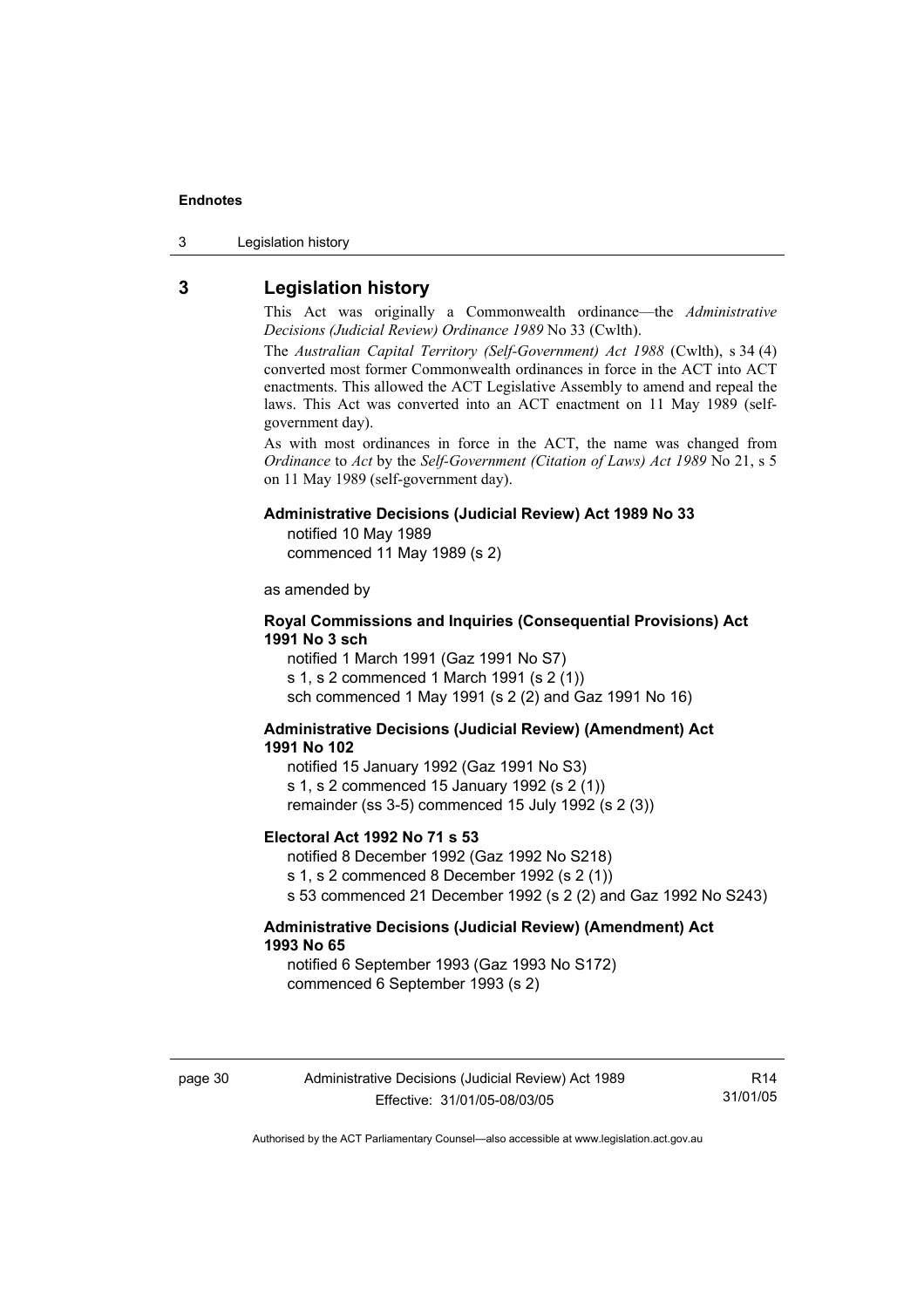## **Supreme Court (Amendment) Act (No 2) 1993 No 91 sch 3**  notified 17 December 1993 (Gaz 1993 No S258) sch 3 commenced 17 December 1993 (s 2) **Judicial Commissions (Consequential Amendments) Act 1994 No 10 s 4**  notified 14 March 1994 (Gaz 1994 No S44) s 4 commenced 14 March 1994 (s 2) **Public Sector Management (Consequential and Transitional Provisions) Act 1994 No 38 sch 1 pt 3**  notified 30 June 1994 (Gaz 1994 No S121) s 1, s 2 commenced 30 June 1994 (s 2 (1)) sch 1 pt 3 commenced 1 July 1994 (s 2 (2) and Gaz 1994 No S142) **Financial Management and Audit (Consequential and Transitional Provisions) Act 1996 No 26 sch pt 1**  notified 1 July 1996 (Gaz 1996 No S130) sch pt 1 commenced 1 July 1996 (s 2) **Land (Planning and Environment) (Amendment) Act (No 3) 1996 No 85 s 88**  notified 24 December 1996 (Gaz 1996 No S345) s 1, s 2 commenced 24 December 1996 (s 2 (1)) s 88 commenced 24 June 1997 (s 2 (3)) **Tobacco Licensing (Amendment) Act 1998 No 18 sch 1**  notified 10 July 1998 (Gaz 1998 No S190) commenced 10 July 1998 (s 2) **Taxation Administration (Consequential and Transitional Provisions) Act 1999 No 5 sch 2**  notified 1 March 1999 (Gaz 1999 No S8) s 1, s 2 commenced 1 March 1999 (s 2 (1)) sch 2 commenced 1 March 1999 (s 2 (2)) **Duties (Consequential and Transitional Provisions) Act 1999 No 8 s 33**  notified 1 March 1999 (Gaz 1999 No S8) ss 1-3 commenced 1 March 1999 (s 2 (1)) commenced 1 March 1999 (s 2 (2))

page 31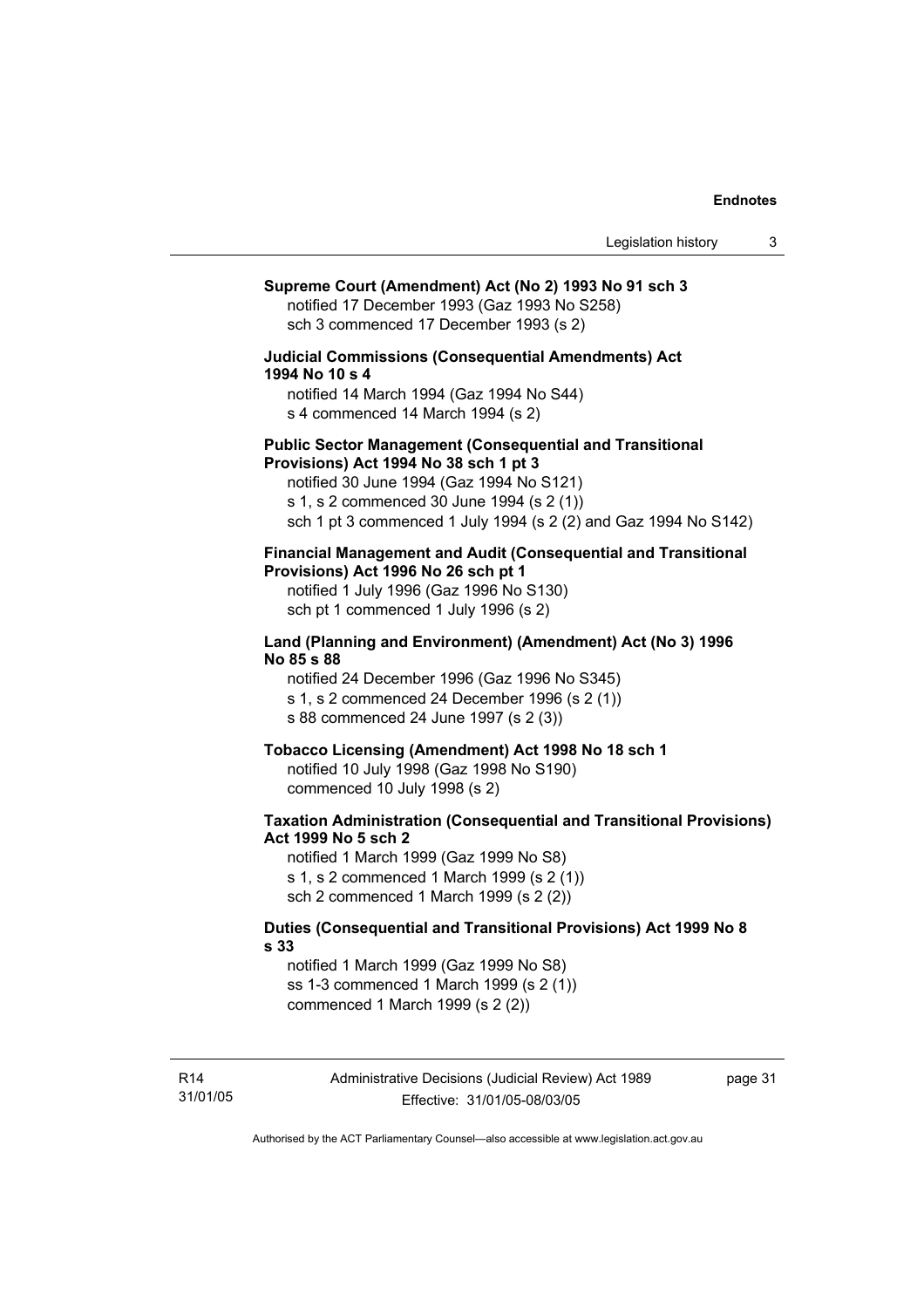| 3 | Legislation history                                                                                                                                                                                                                                                                                         |
|---|-------------------------------------------------------------------------------------------------------------------------------------------------------------------------------------------------------------------------------------------------------------------------------------------------------------|
|   | Law Reform (Miscellaneous Provisions) Act 1999 No 66 sch 3<br>notified 10 November 1999 (1999 No 45)<br>commenced 10 November 1999 (s 2)                                                                                                                                                                    |
|   | Tobacco Amendment Act 2000 No 16 sch 3 pt 1<br>notified 20 April 2000 (Gaz 2000 No 16)<br>s 1, s 2 commenced 20 April 2000 (s 2 (1))<br>sch 3 pt 1 commenced 1 July 2000 (s 2 (3))                                                                                                                          |
|   | Subordinate Laws Amendment Act 2000 No 71 sch 2<br>notified 21 December 2000 (Gaz 2000 No S69)<br>s 1, s 2 commenced 21 December 2000 (IA s 10B)<br>sch 2 commenced 21 June 2001 (IA s 10E)                                                                                                                 |
|   | Legislation (Consequential Amendments) Act 2001 No 44 pt 6<br>notified 26 July 2001 (Gaz 2001 No 30)<br>s 1, s 2 commenced 26 July 2001 (IA s 10B)<br>pt 6 commenced 12 September 2001 (s 2 and Gaz 2001 No S65)                                                                                            |
|   | Building Amendment Act 2002 No 15 s 14<br>notified LR 17 May 2002<br>s 1, s 2 commenced 17 May 2002 (LA s 75)<br>s 14 commenced 18 May 2002 (s 2)                                                                                                                                                           |
|   | Plant Diseases Act 2002 A2002-42 s 44<br>notified LR 2 December 2002<br>s 1, s 2 commenced 2 December 2002 (LA s 75 (1))<br>s 44 commenced 2 June 2003 (s 2 and LA s 79)                                                                                                                                    |
|   | Confiscation of Criminal Assets Act 2003 A2003-8 sch 1 pt 1.1<br>notified LR 27 March 2003<br>s 1, s 2 commenced 27 March 2003 (LA s 75 (1))<br>sch 1 pt 1.1 commenced 15 August 2003 (s 2 and CN2003-7)                                                                                                    |
|   | <b>Construction Occupations Legislation Amendment Act 2004</b><br>A2004-13 sch 2 pt 2.1<br>notified LR 26 March 2004<br>s 1, s 2 commenced 26 March 2004 (LA s 75 (1))<br>sch 2 pt 2.1 commenced 1 September 2004 (s 2 and see Construction<br>Occupations (Licensing) Act 2004 A2004-12, s 2 and CN2004-8) |

R14 31/01/05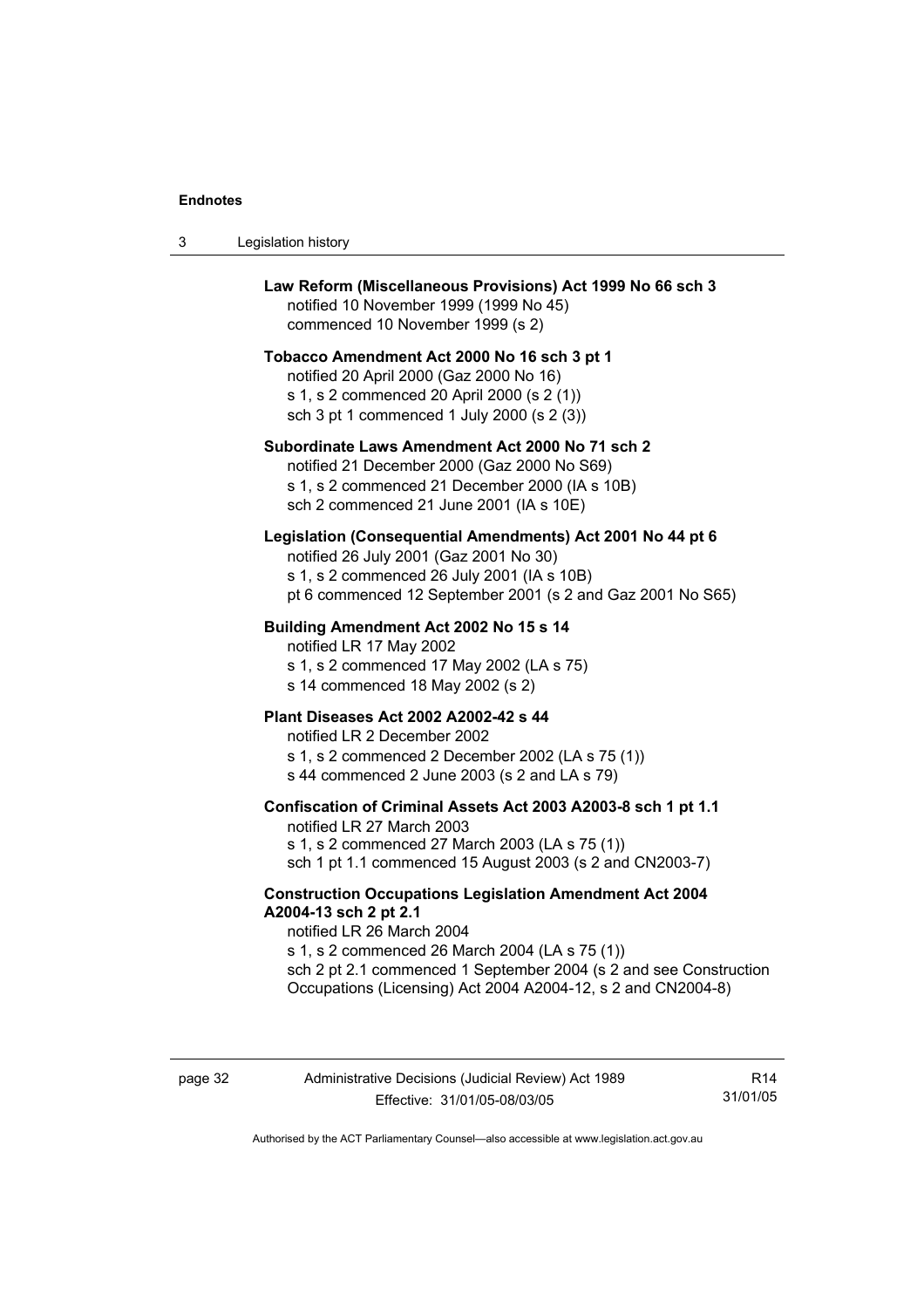### **Gungahlin Drive Extension Authorisation Act 2004 A2004-27 s 15**

notified LR 26 May 2004

s 1, s 2 commenced 26 May 2004 (LA s 75 (1))

s 15 commenced 27 May 2004 (s 2)

### **Gene Technology (GM Crop Moratorium) Act 2004 A2004-40 s 40**

notified LR 9 July 2004

s 1, s 2 commenced 9 July 2004 (LA s 75 (1))

s 40 commenced 10 July 2004 (s 2)

#### **Heritage Act 2004 A2004-57 sch 1 pt 1.2**

notified LR 9 September 2004

s 1, s 2 commenced 9 September 2004 (LA s 75 (1))

sch 1 pt 1.2 awaiting commencement (s 2)

*Note* default commencement under LA s 79: 9 March 2005

#### **Court Procedures (Consequential Amendments) Act 2004 A2004-60 sch 1 pt 1.3**

notified LR 2 September 2004 s 1, s 2 commenced 2 September 2004 (LA s 75 (1)) sch 1 pt 1.3 commenced 10 January 2005 (s 2 and see Court Procedures Act 2004 A2004-59, s 2 and CN2004-29)

#### **Crimes (Restorative Justice) Act 2004 A2004-65 s 76**

notified LR 6 September 2004

s 1, s 2 commenced 6 September 2004 (LA s 75 (1))

s 76 commenced 31 January 2005 (s 2 and CN2004-28)

#### **4 Amendment history**

| Commencement<br>s <sub>2</sub>       | om 2001 No 44 amdt 1.42                                                                                                                                                                                                                 |         |
|--------------------------------------|-----------------------------------------------------------------------------------------------------------------------------------------------------------------------------------------------------------------------------------------|---------|
| Interpretation                       |                                                                                                                                                                                                                                         |         |
| s <sub>3</sub>                       | am 1991 No 102 s 4; 1993 No 65 s 4; 1996 No 85 s 88; 2001<br>No 44 amdts 1.43-1.45<br>def $duty$ am 1994 No 38 sch 1 pt 3<br>def enactment am 1999 No 66 sch 3<br>def <i>rules of court</i> am 1993 No 91 sch 3<br>om A2004-60 amdt 1.7 |         |
| <b>Effect of Act on other rights</b> |                                                                                                                                                                                                                                         |         |
| s <sub>9</sub>                       | am 1991 No 102 s 5; 1993 No 65 s 5; 1999 No 66 sch 3;<br>A2004-57 amdt 1.3                                                                                                                                                              |         |
|                                      | Administrative Decisions (Judicial Review) Act 1989                                                                                                                                                                                     | page 33 |

R14 31/01/05

Effective: 31/01/05-08/03/05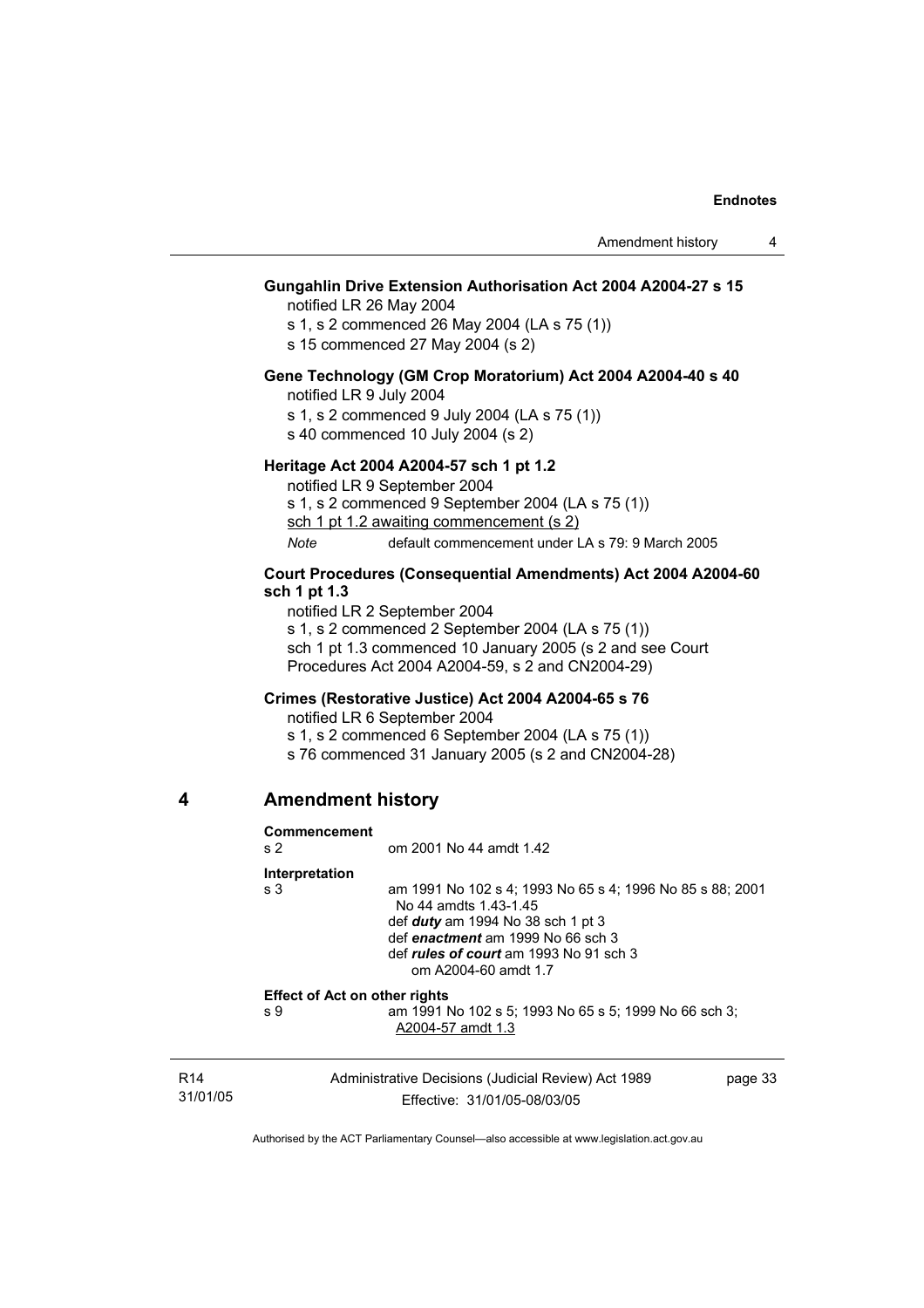4 Amendment history

**Manner of making applications**<br>
s 10 am A2004-60 am A2004-60 amdt 1.8; ss and pars renum R13 LA (see A2004-60 amdt 1.9) **Stay of proceedings**  s 16 **am 1999** No 66 sch 3 **Regulation-making power**  s 21 sub 2001 No 44 amdt 1.46 **Transitional—sch 1, clause 5**  ins A2004-13 amdt 2.1 exp 1 July 2005 (s 22 (2)) **Decisions to which this Act does not apply**<br>sch 1 am 1991 No 3 sch; 1992 N am 1991 No 3 sch; 1992 No 71 s 53; 1994 No 10 s 4; 1998 No 18 sch 1; 1999 No 5 sch 2; 1999 No 8 s 33; 2000 No 16

sch 3 pt 1; 2001 No 44 amdt 1.47; 2002 No 15 s 14; A2002-42, s 44; A2003-8 amdt 1.1; A2004-13 amdt 2.2;

A2004-27 s 15; A2004-40 s 40; A2004-65 s 76

**Decisions to which section 13 does not apply**<br>sch 2 am 1994 No 38 sch 1 pt 3; 19 am 1994 No 38 sch 1 pt 3; 1996 No 26 sch

page 34 Administrative Decisions (Judicial Review) Act 1989 Effective: 31/01/05-08/03/05

R14 31/01/05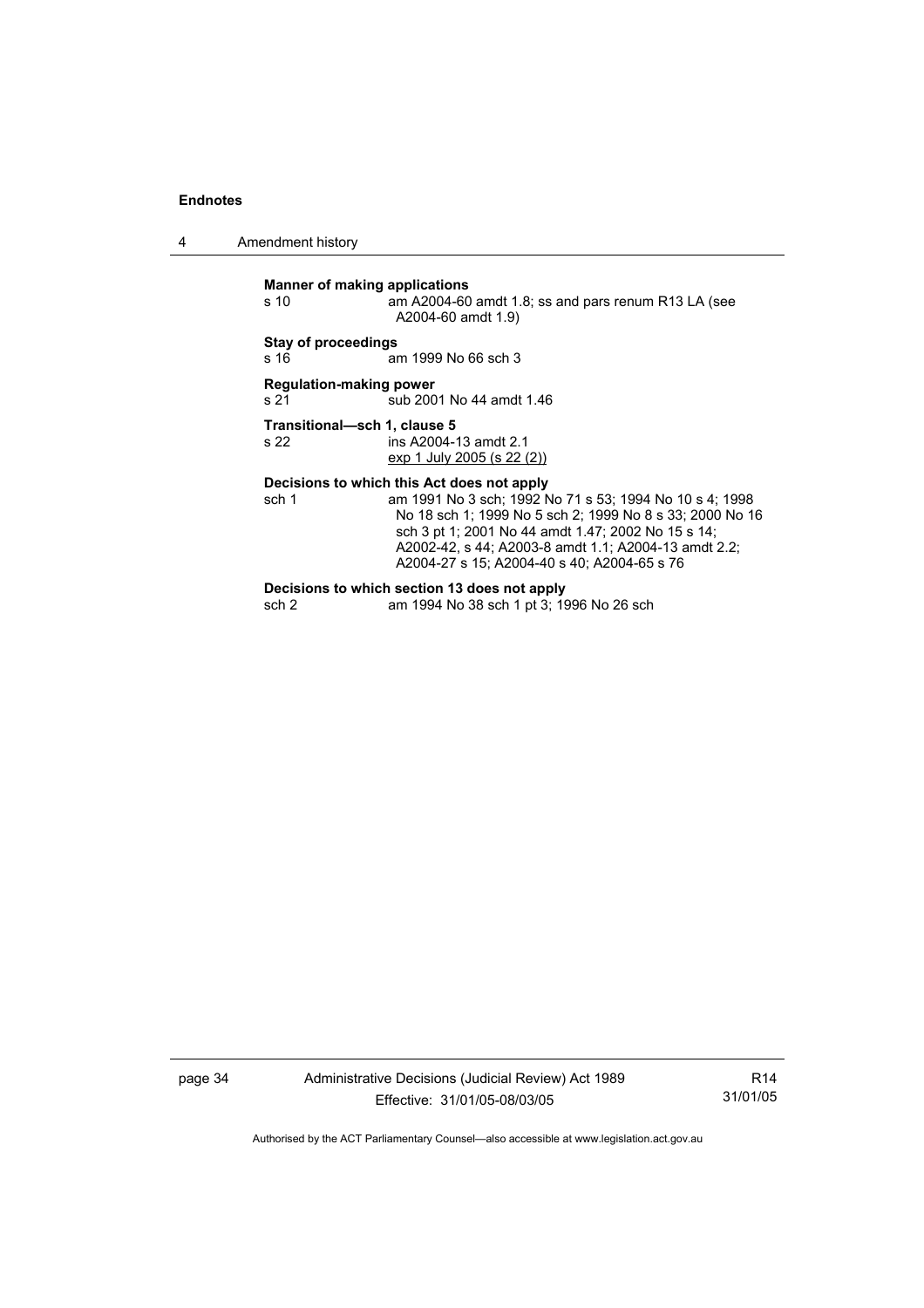## **5 Earlier republications**

Some earlier republications were not numbered. The number in column 1 refers to the publication order.

Since 12 September 2001 every authorised republication has been published in electronic pdf format on the ACT legislation register. A selection of authorised republications have also been published in printed format. These republications are marked with an asterisk (\*) in column 1. Except for the footer, electronic and printed versions of an authorised republication are identical.

| <b>Republication No Amendments to</b> |                 | <b>Republication date</b> |
|---------------------------------------|-----------------|---------------------------|
| 1                                     | Act 1991 No 102 | 15 July 1992              |
| 2                                     | Act 1993 No 91  | 31 January 1994           |
| 3                                     | Act 1994 No 38  | 31 January 1995           |
| 4                                     | Act 1996 No 26  | 30 November 1996          |
| 5                                     | Act 1999 No 8   | 1 March 1999              |
| 6                                     | Act 2001 No 44  | 18 October 2001           |
| 7                                     | Act 2002 No 15  | 20 May 2002               |
| 8                                     | A2003-8         | 2 June 2003               |
| 9                                     | A2003-8         | 15 August 2003            |
| 10                                    | A2004-27        | 27 May 2004               |
| 11                                    | A2004-40        | 10 July 2004              |
| 12                                    | A2004-40        | 1 September 2004          |
| 13                                    | A2004-65        | 10 January 2005           |

R14 31/01/05